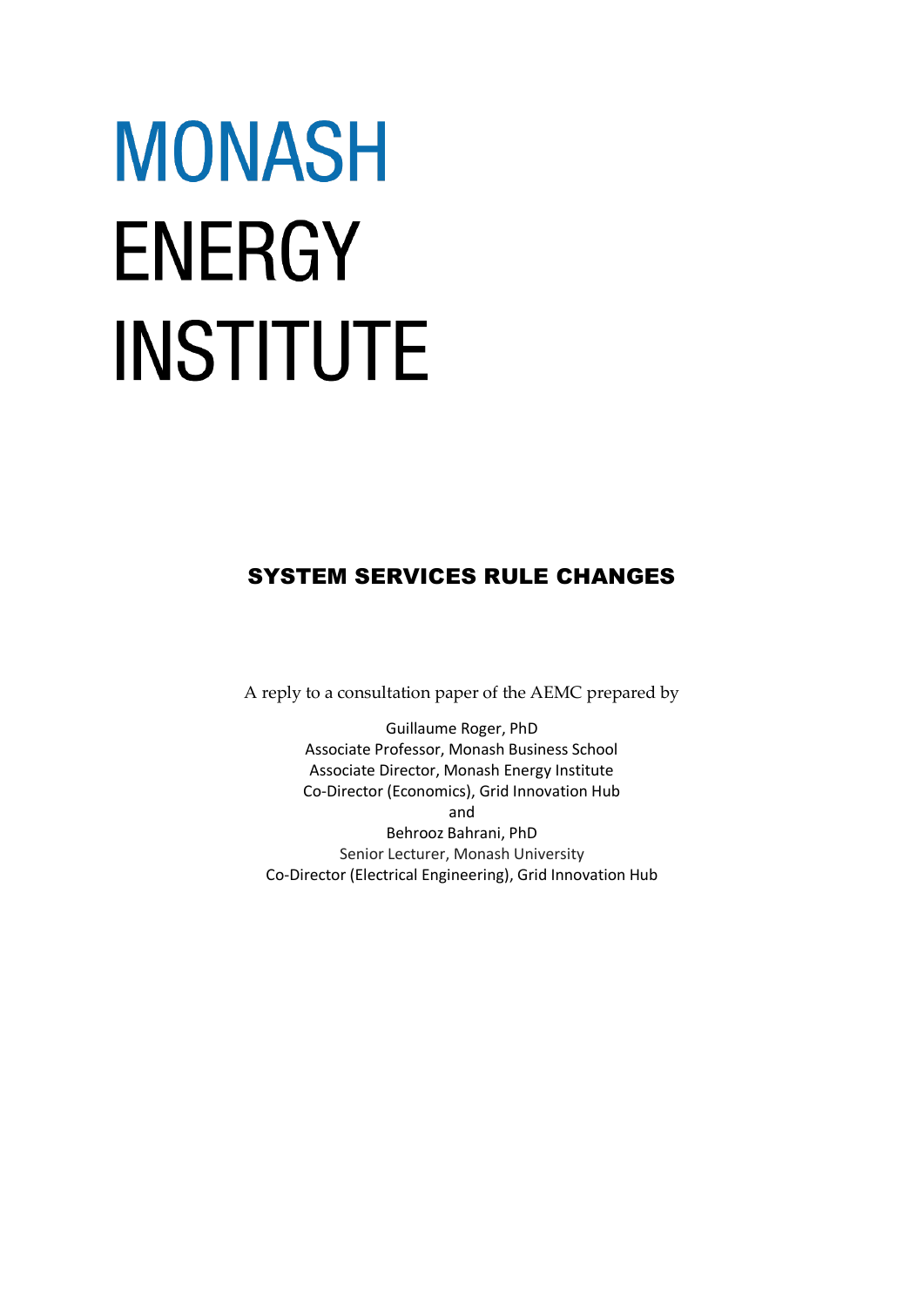## This submission:

On 2 July 2020, the AEMC issued a consultation document (SYSTEM SERVICES RULE CHANGES) seeking input from stakeholders on six specific rule-change requests, as well as a set of broader questions on market design, the general suitability of reserve markets and how to evaluate some aspects of rule change requests.

In this submission we first outline basic principles that should be used when evaluating rulechange request. We then turn to two aspects, or categories, of rule-change requests that have been submitted to (i) show that these principles do apply and (ii) more specifically discuss issues of market design. Next, we briefly assess the work required to adequately respond to these rule-change requests. Finally, we specifically reply to each of the rule-change requests documents.

Guillaume Roger and Behrooz Barahni

12 August 2020

### *Disclaimer:*

The views expressed herein are our professional opinion as experienced academics. In no way should they be construed as a policy position adopted by Monash University.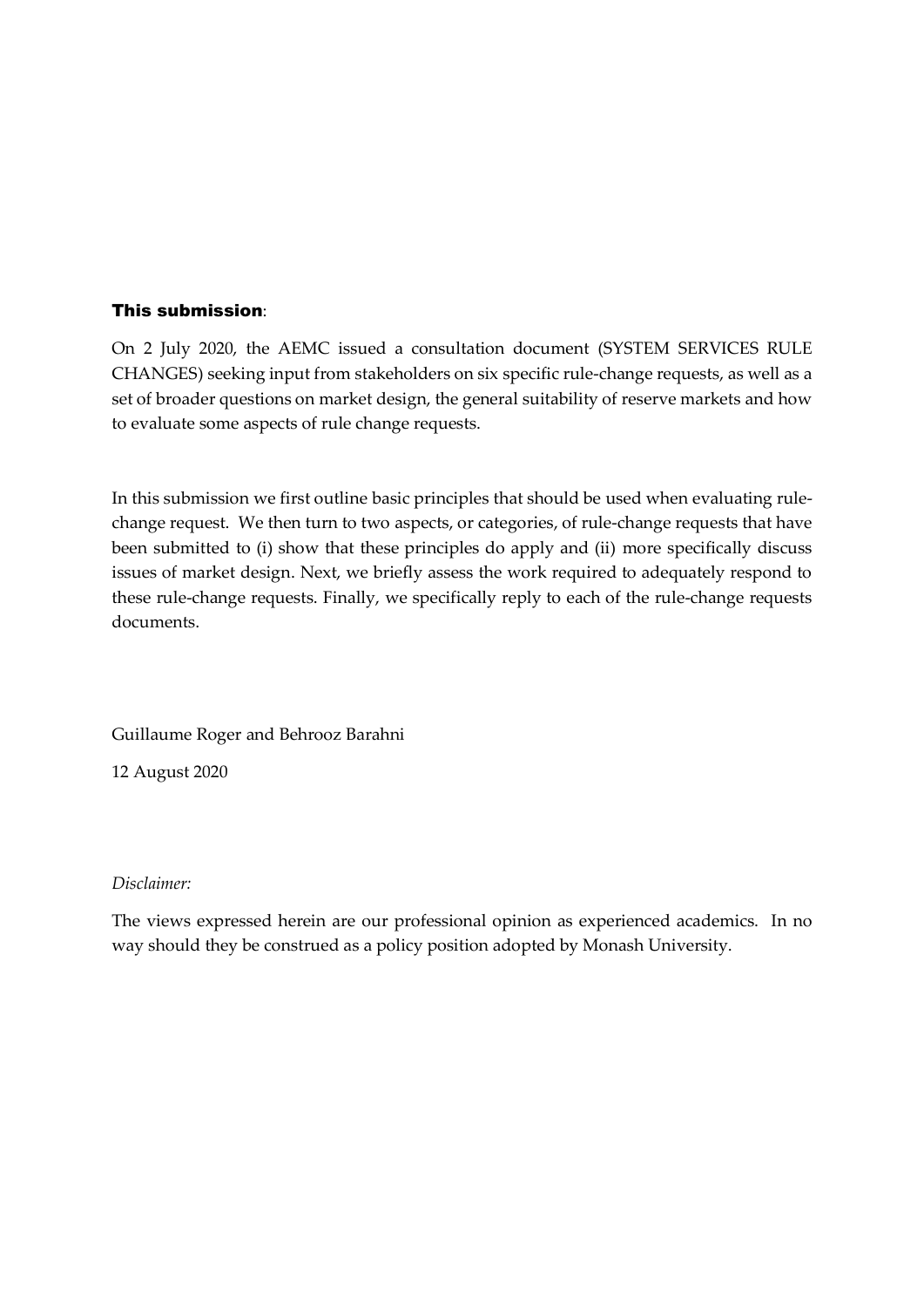### SECTION 1: GENERAL COMMENTS.

# Basic Principles

Rule changes alter the incentives of market participants. When analysing the impact of changing incentives, economists rely on three overarching principles. Incentives must be designed in such way as to

- 1. Maximize social welfare;
- 2. Internalise externalities;
- 3. Be evaluated at their marginal benefits.

Hence rules changes should be evaluated according to these three criteria as well.

Point 1 is quite clear but often lost on market participants instigating rule change requests simply because most of them seek to maximize their (private) profits, not social welfare – or minimize system cost.

Point 2 is equally lost to market participants, for the very same reasons, and at times muddled to all. The creation of a market is not necessarily a remedy to internalising externalities, which calls to the source of these externalities to also pay for them. Hence externalities may be internalised by other means such as taxation (Pigouvian tax), specific investments (e.g. catalytic converters, carbon abetment projects, pollution filters…) as well as prices. Requesting that a market be created to correctly price the externality may assist, as long as the source of the externality, not the general public, is also the payer; such an example would be an Emission Trading Scheme. Internalising externalities is well in line with the causer-pay principle that has been embraced by the Commission, and is currently in practice.

Point 3 is a basic tenet of economics that we see at work every day. For example, in the NEM, the largest accepted bid clears the market (subject to constraints and so on) and represents also the valuation of the marginal buyer. It is the marginal benefit of a unit of consumption. Likewise, other services should be evaluated using the same principle.

# Two broad categories

Several rule-change requests seek the creation of reserve markets (operating reserves, dayahead capacity reserves). Likewise, more than one request speak to market changes to promote system strength and stability. This section groups them in these two broad categories, which it discusses in a broad sense.

### **A – Changes in market design: reserve markets and bidding rules.**

Large markets work better than small markets: they are more liquid, less subject to the unilateral use of market power, and less subject to manipulation (e.g. Ellison, Fudenberg and Mobius, 2004; Ellison and Fisher Ellison, 2005). Hence economists are always weary of splitting a large market into two or more smaller markets.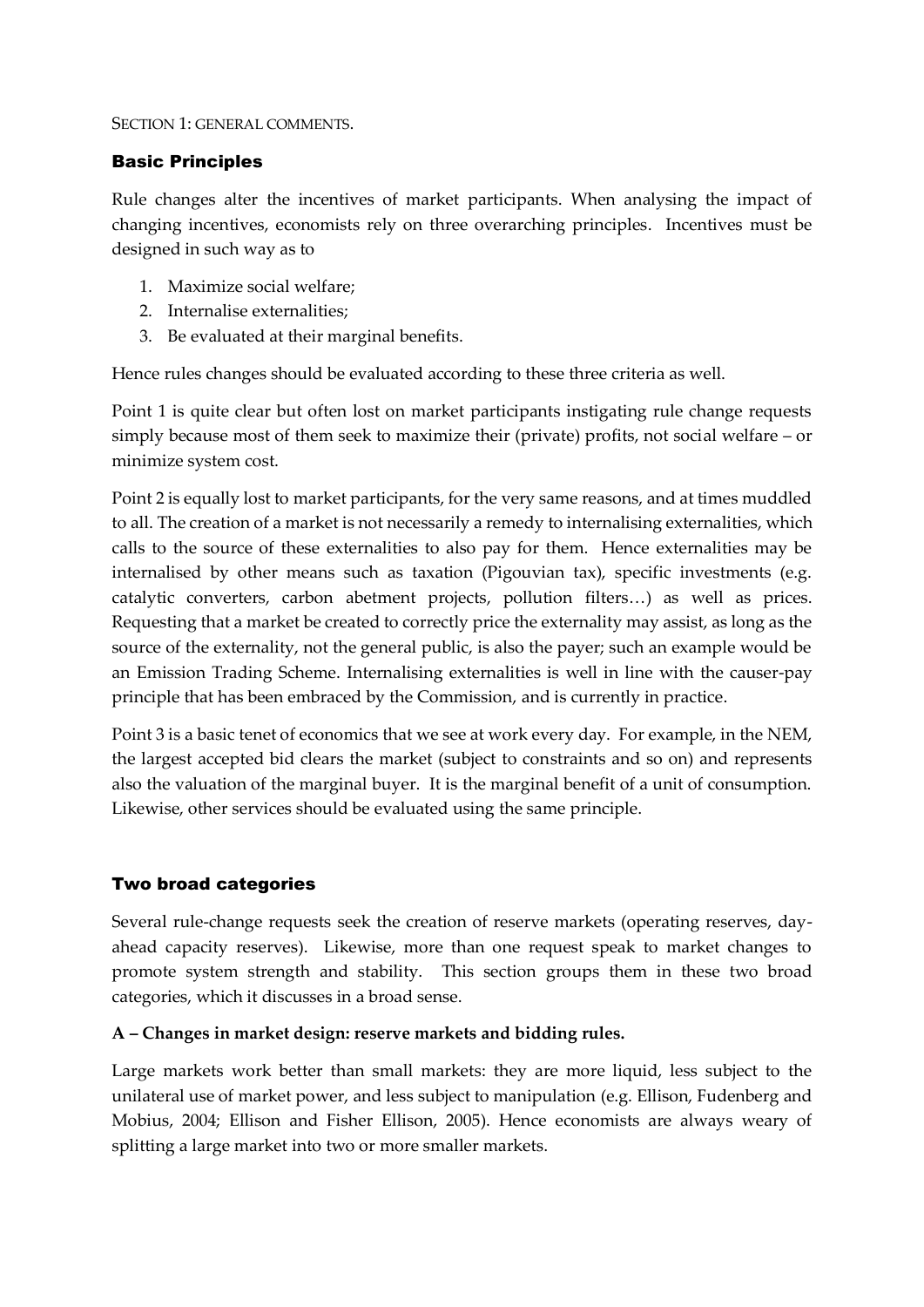In the short run creating new reserve markets (whatever the stated purpose) does not add capacity; instead it *removes* capacity from the (spot) energy market. The impact of removing capacity is quite clear: it increases the ability of any one generator to exercise unilateral market power because at any point in time less capacity can possibly be bid into the market. For the same reason, it also makes it easier for generators to engage in tacit collusion: the number of generators to coordinate with is smaller, the benefit of collusion larger and the penalty off equilibrium is also larger. These two effects unambiguously lead to increasing the clearing price for energy, before any kind of reserves are called upon. Furthermore, reserves may now be called upon at a higher price – since the prevailing clearing price of energy is higher. This amounts to no less than orchestrated market manipulation.

In addition, the only generators that can act as reserves are dispatchable generators. Supposing a market for reserves, there are two immediate implications; (i) less dispatchable generation capacity is available in the energy market, which puts a premium on dispatchable generation, especially in periods of peak demand when prices tend to be high anyway and (ii) it increases the proportion of non-dispatchable, intermittent generation, with all the problems (stability, frequency…) that we know. These problems now may increase the demand for ancillary services, and therefore their price.

In the longer run it is more difficult to evaluate the impact of creating new reserve market(s) because it relies on anticipating entry decisions by *new* generators to *add* capacity. In a competitive market, increasing prices typically induce entry by new suppliers. However, in spite of persistent price increases since 2010, insufficient capacity has entered the market to curb this upward trajectory. Uncertainty as to government policy is often cited as the reason for this lack entry; it is well-know that supposedly risk-taking investors in fact dislike uncertainty. However, the more likely culprit is the tremendous degree of concentration in the market: controlling capacity is easier than controlling bidding once capacity is installed, so that any current incumbent has essentially no incentive to add capacity. Any new entrant should be weary of the reaction of incumbents upon entry, which therefore deters entry. More entry, that is, new capacity, should *not* be expected with any degree of confidence.

This likely leaves the market with higher prices only.

Day-ahead markets (DAM), as suggested by Delta (specifically for reserves), exist in multiple jurisdiction – however for energy. Notwithstanding the reservations about reserve markets expressed above, DAM have merits in general. Their main benefits are first to deliver commitment to a measure of dispatch ahead of time, that is, before market conditions materialise. With less information on hand at the time of bidding, generators are less able to exercise unilateral market power. Second, DAM leave only a fraction of the dispatch subject to spot price movements; the infra-marginal quantity is largely sheltered from these shortterm price fluctuations. An additional benefit, also articulated by Delta, is that DAM allow generators with ramp-up costs to express these ramp-up costs. This allows the dispatcher to optimize over a longer time horizon and deliver the lowest-cost dispatch over a time horizon rather than an instant (or a very short time window such as 5 minutes).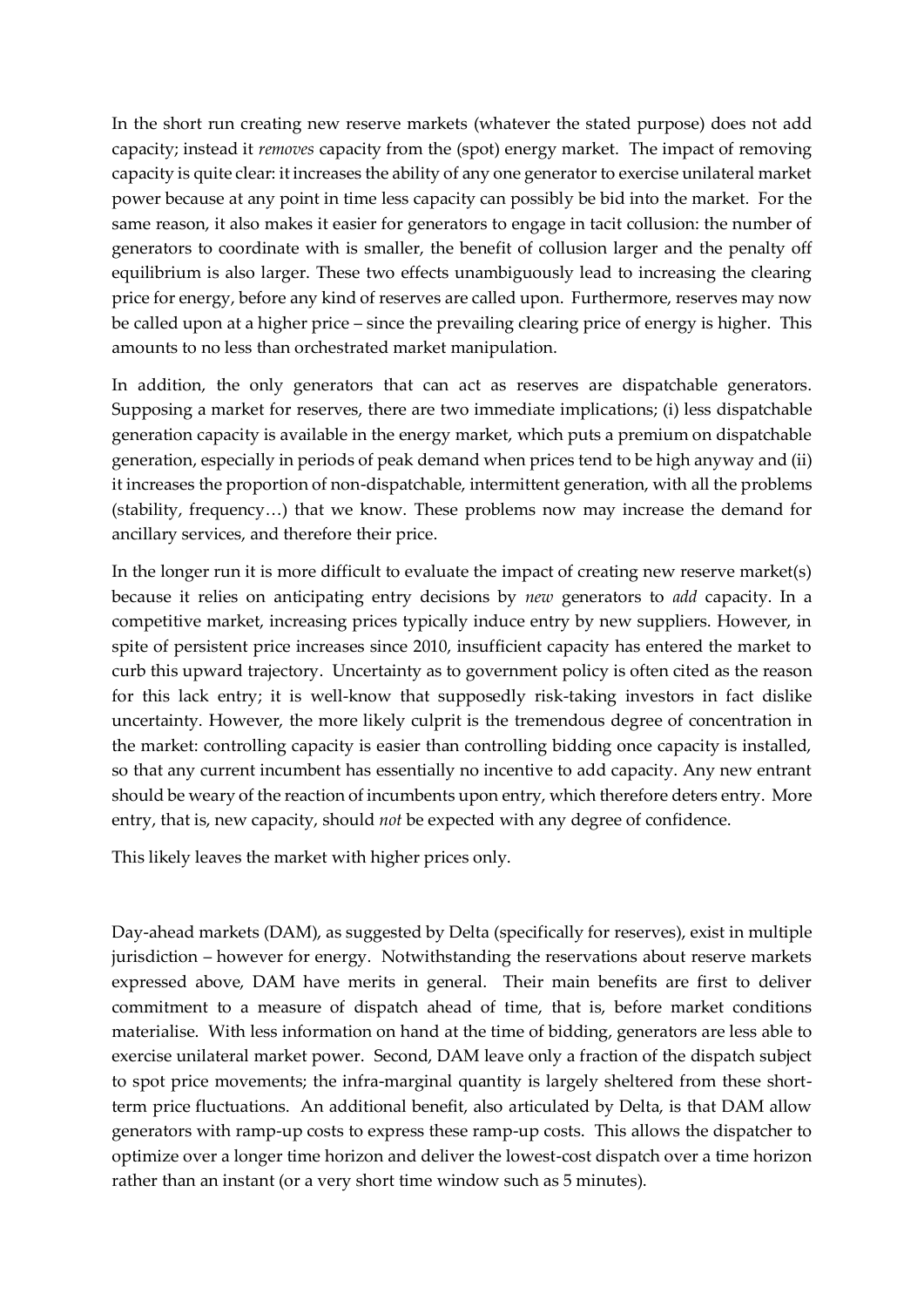However, there are significant caveats to add to the introduction of a DAM. First, the full benefit of a day-ahead market is best captured in a nodal market rather than a zonal market. In a zonal market, the spot market becomes subject to strategic behaviour by generators that anticipate re-dispatch at a high (spot) market price to generate strategic congestion; this is known as the Inc-Dec game. In a nodal market this game has no object because there is no redispatch, and because the benefit from intertemporal arbitrage is smaller (the node, rather than the zone). There are further consequences to this practice: a worsening of congestion in the short run, and excessive investment in transmission to alleviate artificial congestion in the long run. This practice is well documented, not just hypothetical (Hirth and Schlecht, 2019; Holmberg et al. 2018, 2019). Hence a "necessary" condition of a DAM is the adoption of nodal pricing. Second, a DAM specifically for reserves can be used as a coordination device for generators to remove capacity from the spot market, with the result that spot market prices increase (as explained earlier), which would then justify the use of reserves at a high price. It is effectively creating the demand for reserves, where that demand is far from obvious today. A DAM for reserves acts in the opposite direction as a forward market for energy: it contributes to withdrawing capacity, where a forward market increases (aggregate) supply.

The introduction of a day ahead market warrants further studies to determine the best possible design and take full advantage of its features. This is very significant work. AEMO has expressed a similar interest.

# **B – Evaluating ancillary services: inertia, synchronous generation, frequency control**

The rise of asynchronous generation induces multiple new problems that are well documented. These phenomena arise as issues nowadays largely because synchronous generation was naturally providing physical benefits as by-product of electricity generation. This is not to say it was not priced: because all generation was synchronous, the marginal benefit of synchronicity was zero.<sup>1</sup>

As asynchronous generation progressively *displaces* synchronous generation, the public goods (inertia and stability) provided by synchronous generators disappear. That is, it is the emergence of low-cost, asynchronous generation that induces the lack of inertia and stability. In the language of economists, each new asynchronous generator generates also a (new) negative externality. Externalities ought to be internalised and their cost borne by the party causing it, which is also in line with the causer-pays principle already adopted by the Commission, and already in force.

The consequence of that is, rather than creating new markets for ancillary services such as fast frequency control, the AEMC should ask of parties inducing inertia to decrease (i.e. asynchronous generators) to pay for this negative externality imposed on the entire system. There are multiple ways this can be achieved. One is to ask of generators connecting to the grid that they at least not deteriorate inertia; this may be achieved by using batteries to

-

<sup>&</sup>lt;sup>1</sup> Equivalently, they were priced "in margin" and bundled with energy prices.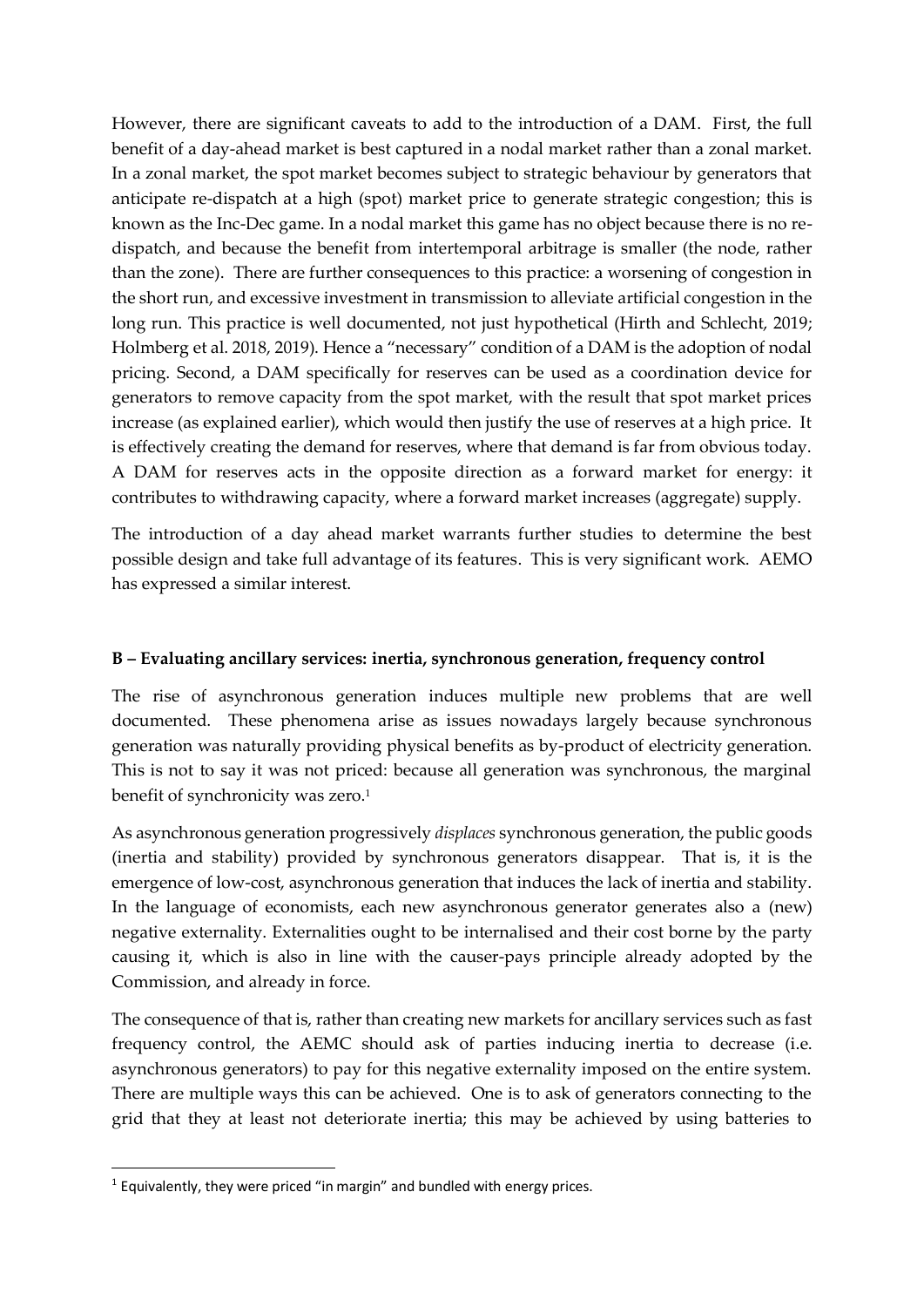manage frequency fluctuations, or grid-forming inverters. Another option is to tax asynchronous generators to recover the cost of providing frequency control services, which may be availed through the market – this is akin to a Pivouvian tax. The point here is that the causer should pay, rather than the consumer. The key difference is that it may affect the generators margins only, and therefore *not* their decisions to produce and dispatch, rather than the consumers' wallet.

Synchronous generation can be evaluated in very much the same fashion, and relying on marginal benefit valuation. If adding synchronous generation (or free spinning) allows more low-cost, renewable energy to also be dispatched, *and that dispatch lowers prices*, then the value of synchronous generation is the marginal benefit. That is, the price difference over the dispatch quantity. If there is no price difference, the social marginal value is simply zero: with or without synchronous generation, the price is the same, so more synchronous generation has no object – and need not be encouraged.

The same logic also works in the other direction: suppose the clearing price path is such that synchronous generation move from online to offline, with a loss of inertia. If that loss of inertia implies curtailing low-cost energy (VRE), *and that curtailment increases the clearing price*, we can again evaluate the marginal benefit of synchronous generation at the price change over the quantity dispatched.

There may be other benefits to synchronous generation, however they are all evaluated in the same fashion: does adding or removing synchronous movement contribute to altering prices (by changing the optimal dispatch)? If it does not, it has no social value.

# Work required

Multiple requests seek to introduce a market for reserves, with two consequences. One is that the introduction of a reserve market alters the available supply in the spot market; this is discussed in part A. To properly evaluate the impact of such reserve markets one should contemplate a counterfactual analysis of the market performance using historical bidding data. This work is routinely performed by IO economists; while not trivial it is well understood and can be completed in a short timeframe.

The second consequence is much deeper and much less standard. Delta's and Hydro's requests imply a very significant change in market design to introduce a notion of dynamic costs. We do know that dynamic costs matter; taking them into account would be a welcome change in the design of the market. However this is a very serious undertaking that requires expertise in market design, dynamic optimization and numerical methods. It would involves a complete redesign of the bidding process and of dispatch algorithm.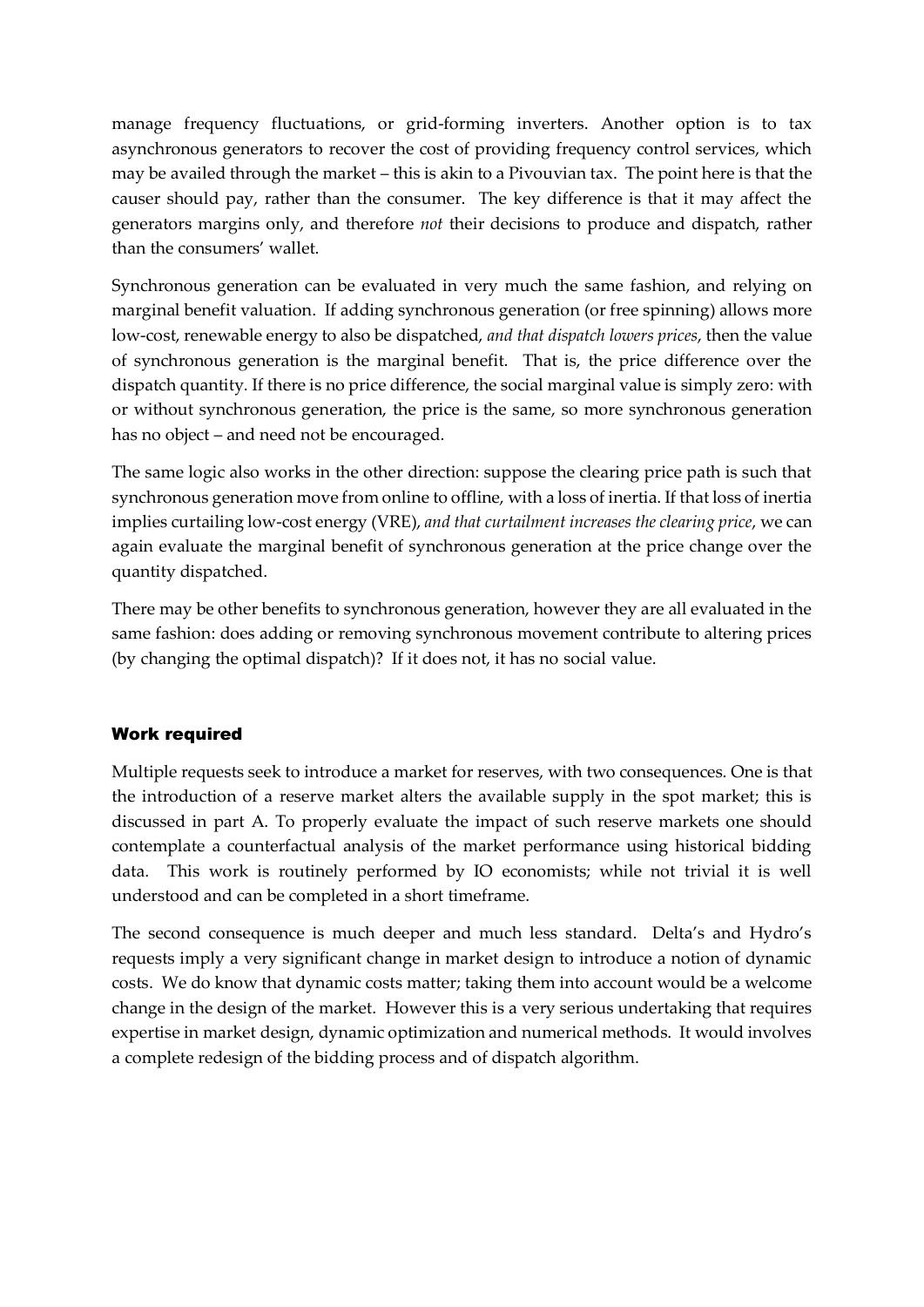# **References:**

- Ellison, G., Drew Fudenberg and Markus Mobius (2004) "Competing Auctions", *Journal of the European Economic Association* 2(1):30 – 66
- Ellison, G. and Sara Fisher Ellison (2005) "Lessons About Markets from the Internet" *The Journal of Economic Perspectives;* 19 (2).
- Hirth, Lion & Schlecht, Ingmar (2019). ["Market-Based Redispatch in Zonal Electricity](https://ideas.repec.org/p/zbw/esprep/194292.html)  [Markets: Inc-Dec Gaming as a Consequence of Inconsistent Power Market Design \(not](https://ideas.repec.org/p/zbw/esprep/194292.html)  [Market Power\),](https://ideas.repec.org/p/zbw/esprep/194292.html)" *[EconStor Preprints](https://ideas.repec.org/s/zbw/esprep.html) 194292, ZBW* - Leibniz Information Centre for Economics.
- Homberg, P. Sarfati and Hesamzadeh (2019) "Production efficiency of nodal and zonal pricing in imperfectly competitive electricity markets", *Energy Strategy Reviews.*
- Homberg, P. Sarfati and Hesamzadeh (2018) "Increase-Decrease Game under Imperfect Competition in Two-stage Zonal Power Markets"– *working paper*.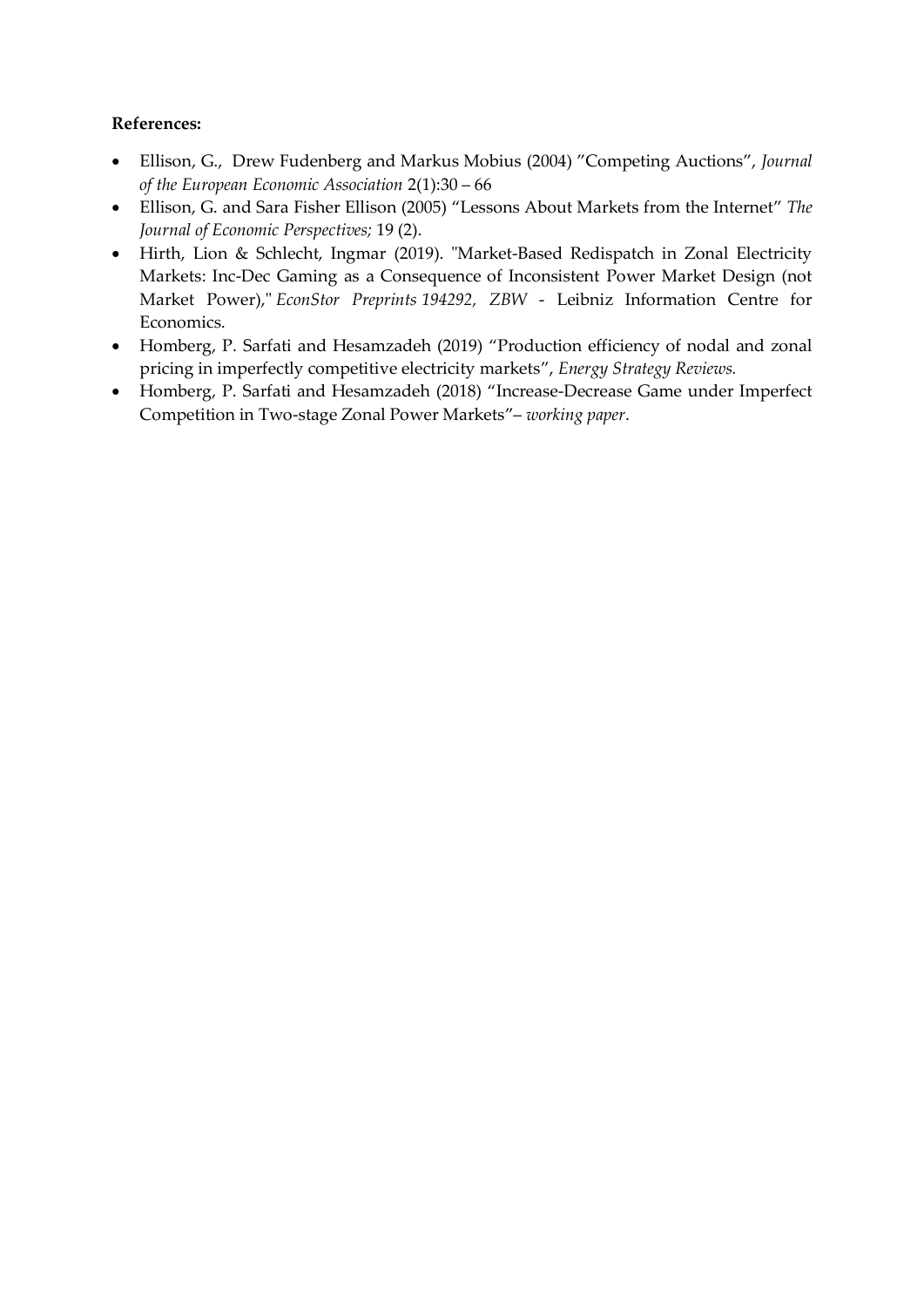### SECTION 2: SPECIFIC REPLIES.

This section addresses specific rule-change requests; there are six of them. The order follows that of the AEMC consultation document.

QUESTION 7: INFIGEN'S RULE CHANGE REQUEST, FAST FREQUENCY RESPONSE MARKET ANCILLARY SERVICE — ISSUES AND PROPOSED SOLUTION.

1) What are stakeholders' views on the issues raised by the Infigen in its rule change request, Fast frequency response market ancillary service?

The issue at stake is well documented, namely, the progressive retirement of large, synchronous generators decreases system inertia and renders frequency control more challenging. In addition, episodes of frequency fluctuations become more frequent as VRE takes hold in electricity generation.

However, Infigen is being disingenuous in representing the decrease in inertia as an exogenous trend that the Commission and AEMO must now deal with. As a VRE provider, Infigen contributes to in the increased VRE penetration and the concomitant exit of traditional generators capable of also supplying inertia. To be obvious, Infigen (and others) is part of the problem, for it (and others) are the source of a negative externality that is imposed on the NEM. As such, it (and others) should also supply the solution rather than asking of the Commission, of AEMO and of other market participants, to solve the problem. Tentative solutions are outlined in part B (above) of this submission.

2) Do stakeholders agree with Infigen's view that a change to the NER is required to encourage efficient provision of FFR services in the NEM following contingency events?

*If* the Commission decides that FFR service should be supplied by the market at a cost to consumers, then yes, a market should be created for suppliers to enter and provide that service.

However, this is not the only way to deal with the issue; nor is it the most efficient nor equitable. An obvious alternative is to ask of those generators (solar farms, households, wind farms) that contribute to instability, to also provide the remedy. Just like we ask of polluters to clean up or to pay for the right to pollute (e.g. emission credits) to internalize the externality they impose on others, so can we ask of intermittent generators to mitigate the consequences of their own intermittency. For example, as pointed out by Infigen, batteries can provide the very fast response that is necessary. So, an alternative mechanism is for VRE that are online (new and current) to also have sufficient battery capacity installed to mitigate the frequency fluctuations they are bound to generate. Instead of being shifted onto consumers, the cost of these batteries should be borne by VRE generators as part of their production cost. Given that most of them usually bid well below the clearing price to guarantee dispatch, this measure would have essentially no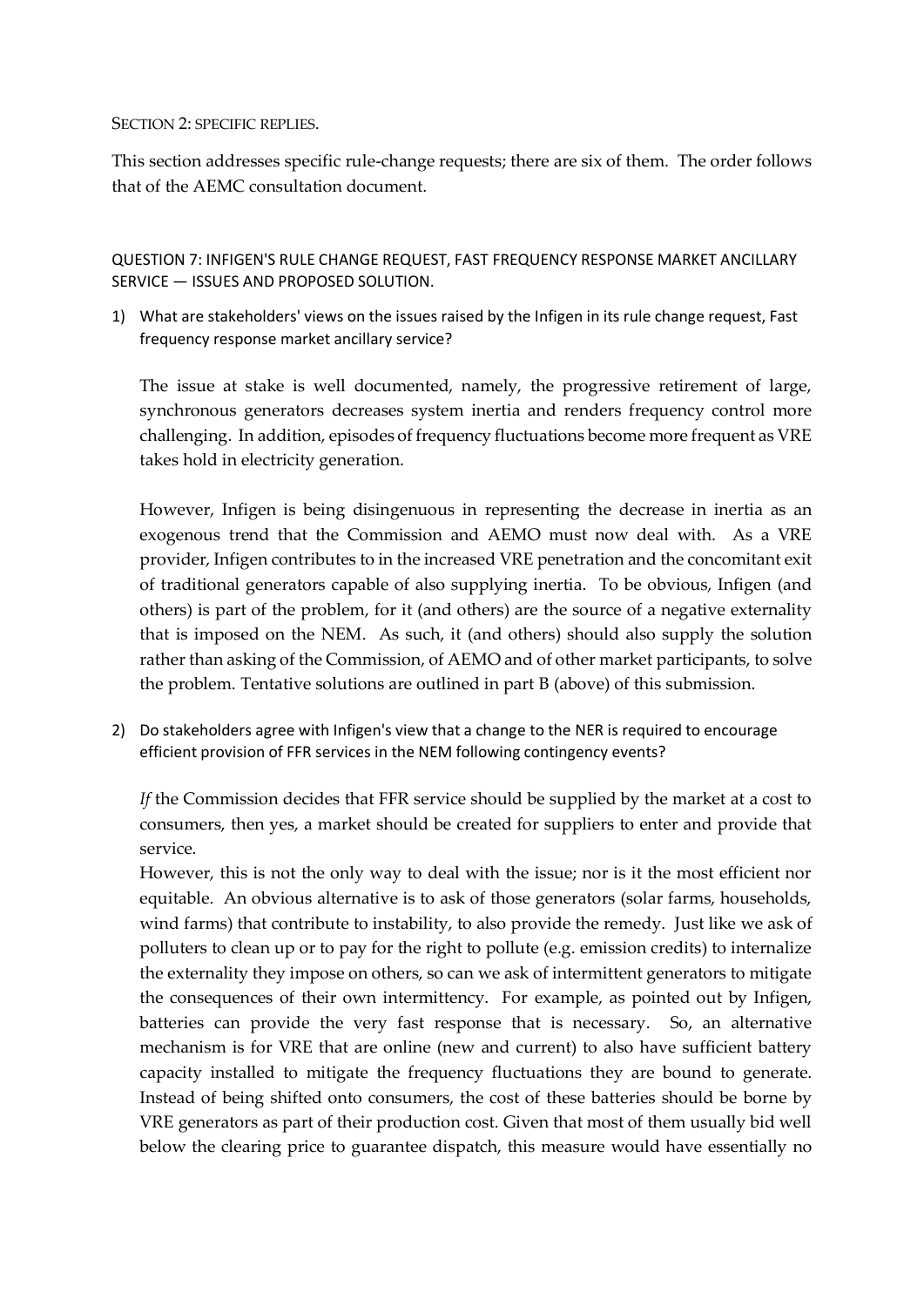impact on the wholesale price, but only on the margin of the generators; that is, it is neutral on the incentives to produce and dispatch.

Furthermore, even if the Commission decides that FFR service should be supplied by the market, there is a natural limit to this path. In the limit, when the NEM approaches 100% renewables, who is going to "make" frequency? VRE are frequency followers: they freeride on the frequency that is created by the rotors of synchronous generators.

Hence, for reasons of economics and engineering, the Commission should contemplate asking of VRE to also contribute to frequency control as they come online. There exist technical solutions such as grid-forming inverters. While these are still expensive, they may soon become necessary.

3) What are stakeholders' views on if there are any other issues or concerns that stakeholders have in relation to frequency control in the NEM as levels of synchronous inertia decline?

The decline in inertia is *not exogenous*; it is the result of progressive entry of asynchronous generators. The Commission, as well as AEMO, can, and should, control this decline by requesting that VRE generators mitigate the frequency control problem they induce. This will become more acute as synchronous generators keep exiting and more VRE keeps entering. In the limit, frequency may have to be set by other means than synchronous generation. It may also be considered incumbent on VRE to also provide the frequencysetting service they benefit from, and currently free-ride.

Frequency control is also not well served by current practice. It is documented that AEMO forecasts of VRE dispatch are no accurate. This leads not only to large payments into the FCAS pool by VRE, it also, and more importantly, increases the frequency of FCAS events. One part of the solution is to improve forecasting by AEMO (help can be availed), and to ask VRE generators to contribute to forecasting. The other part of the solution is for VRE generators to "firm-up" their dispatch capacity by installing fast-responding storage. This would greatly assist in frequency control, and in lowering FCAS payments of VREs – hence further justifying the cost.

4) Do stakeholders consider there are alternative solutions that could be considered to improve the frequency control arrangements in the NEM for managing the risk of contingency events as the power system transforms?

Yes, absolutely. As described in point 2) and in part B above, VRE should be compelled to take mitigating measures, or to pay for mitigation services, since they contribute to the increased instability. This may also assist them in obtaining faster connection to the grid upon entering the generation market. The AEMC and AEMO may make it a condition to be connected to the grid that VRE also provide frequency control services.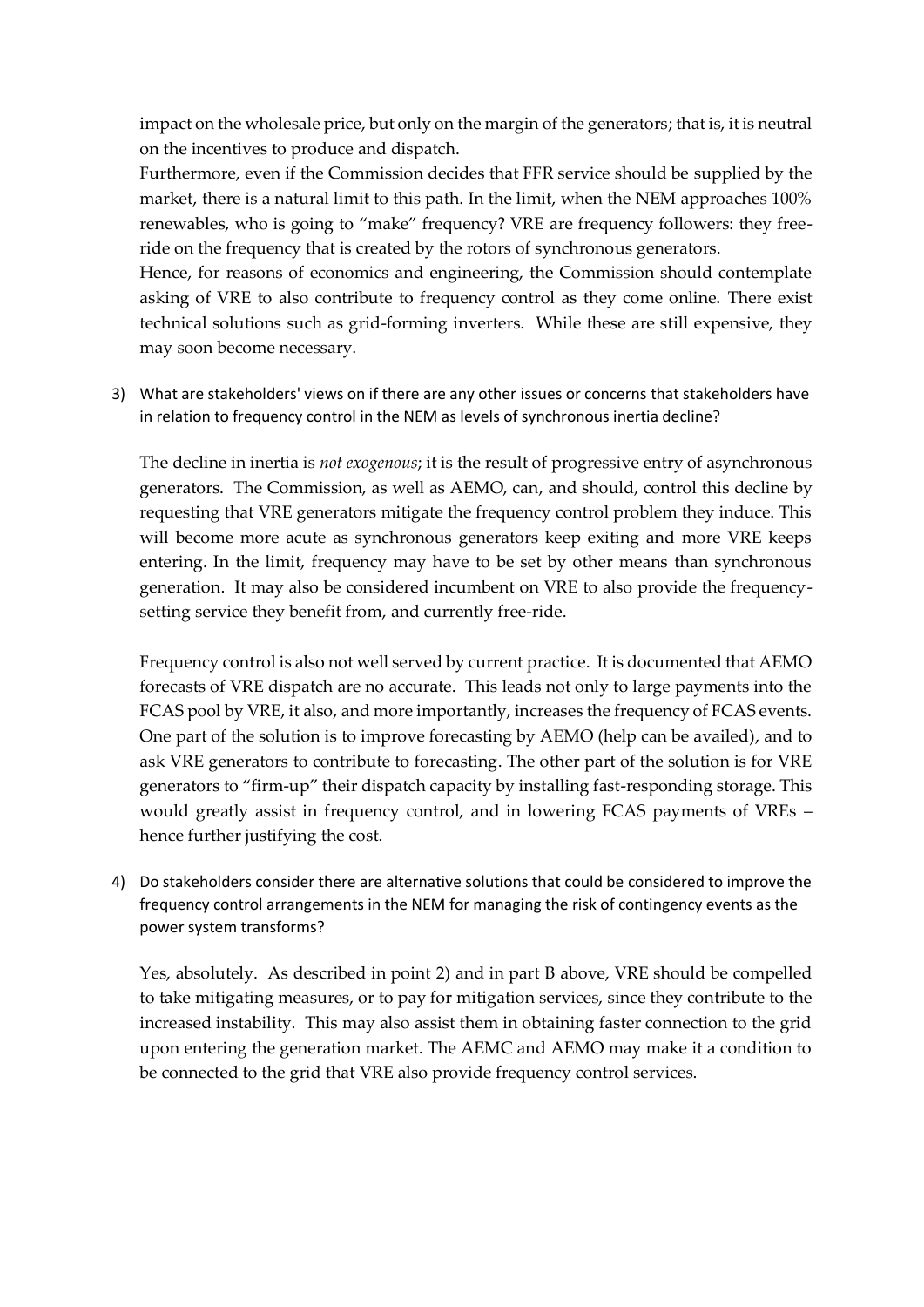5) Do stakeholders consider that 5-minute markets for FFR ancillary services likely to be effective and efficient in the global interconnected NEM and on a regional basis?

Given the very short response times that Infigen describes a narrower time window may be necessary, especially as inertia keeps declining and frequency control episodes become more prevalent.

6) Do stakeholders consider Infigen's proposal would provide adequate pricing signals to drive efficient investment in FFR capability in the NEM?

In this reply the reader should bear in mind the caveats expressed in 2) and 4), as well as part B of this submission (above).

The pricing signals on their own are unlikely to be sufficient. First of all, Infigen has not articulated precisely who would supply these services. We know there are a handful of large batteries on hand. But the economics of grid-scale batteries are still very challenging; the main problem with them is the so-called "missing money". More accurately, batteries arbitrage prices; when large-scale batteries buy, the price increases, when they sell it decreases. The spread narrows; this is not so much a case of "missing money" than one of price impact. With Australian data, Karaduman (2020) shows the spread narrow so much that with current technology, entry is in fact not profitable. Hence, even with the creation of an FFR market, the question of *supply* of these FFR services is not solved – except if mandated by the Commission and incumbent on VRE.

7) What are stakeholders' views on, if introduced, how the costs associated with any new FFR market ancillary services should be allocated?

From 2) and 4) above it is very clear that Infigen (and others) should bear the cost of the problem they create by supplying generation that is devoid of inertia.

8) What do stakeholders consider to be the likely costs associated with establishing two new ancillary service markets for FFR in the NEM?

The real cost of remediation is the cost of supplying FFR services, and it should be borne by those causing the problem.

9) Would are stakeholders' views on how the proposed solution may result in any substantial adverse or unintended consequences in the NEM?

The solution advocated by Infigen shifts the burden of cost on consumers and possibly other market participants, while the source of the problem can readily be identified as being the increased VRE penetration (one of which being Infigen). Thus VREs should meet the cost of remediation, rather than penalising other market participants – especially consumers. There is a risk of increasing the production cost of all suppliers, including the costs of the marginal suppliers, which determine the clearing price. In contrast the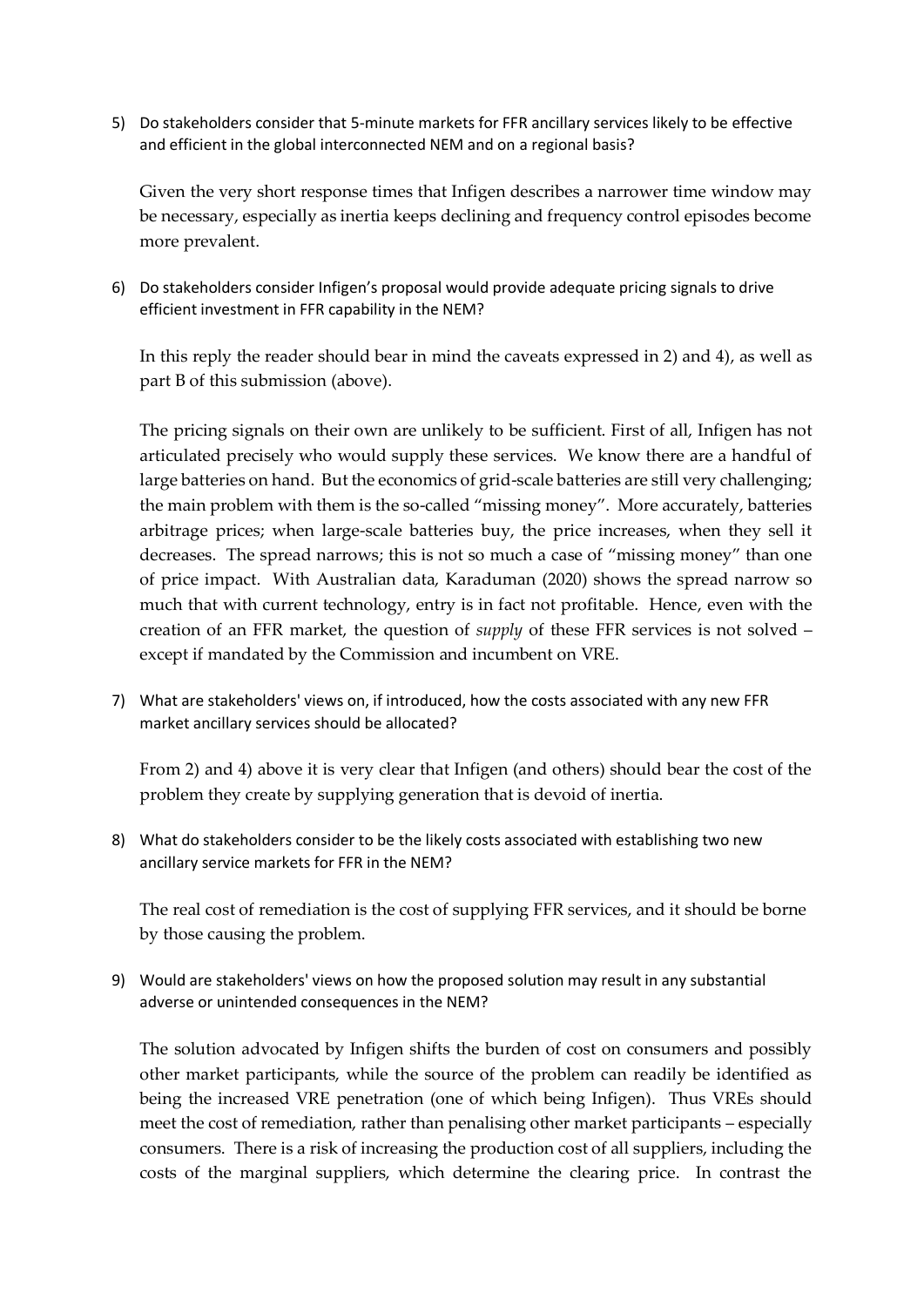marginal cost of VRE is negligible; therefore, increasing their cost by requesting they mitigate the issue of inertia is unlikely to affect the clearing price (only their margins). This is neutral on the incentives to produce and dispatch.

10) Are there specific issues with FFR that stakeholders think should be addressed in the NER as part of the establishment of markets for FFR services?

These markets may become necessary, but the in the first instance VRE should also supply frequency control service as part of their dispatch obligations.

QUESTION 8: INFIGEN'S RULE CHANGE REQUEST, OPERATING RESERVE MARKET, ISSUES AND PROPOSED SOLUTION.

1- Do stakeholders agree with Infigen that tight capacity conditions and increasing uncertainty in market outcomes are problems that an operating reserve would address?

### No.

Casting aside operating reserves either removes currently available capacity from the energy market, or diverts new capacity from entering the energy (spot) market. In no way does this add any capacity to the market.

This point is discussed at greater length in part A of this submission.

2- Are there alternative solutions that could be considered to address tight capacity conditions and increasing uncertainty in market outcomes?

Yes.

There are other mechanisms to deal with the uncertainty in market outcomes. One is the contract market, in which market participants can insure against uncertain outcomes. Increased volatility may be reflected in higher insurance costs, but increasing capacity is also costly as an alternative, and it is irreversible. Promoting an active contract market is cheaper than investing in capacity.

The other avenue is to restore some price elasticity at the retail level: exposing end-users to actual market conditions is bound to tame their appetite for energy when it is expensive. Reducing consumption is much cheaper than expanding capacity. Note that restoring *some* elasticity in retail demand does not require exposing consumers to the full volatility of prices. Furthermore, not all consumers need be exposed to the same degree of price volatility. Finally, tariffs can be designed to target specifically large (domestic) users.

3- Do stakeholders consider Infigen's proposal would provide adequate pricing signals to drive efficient use of and investment in operating reserve services now and in the future?

No.

The question of entry is discussed at greater length in part A of this submission.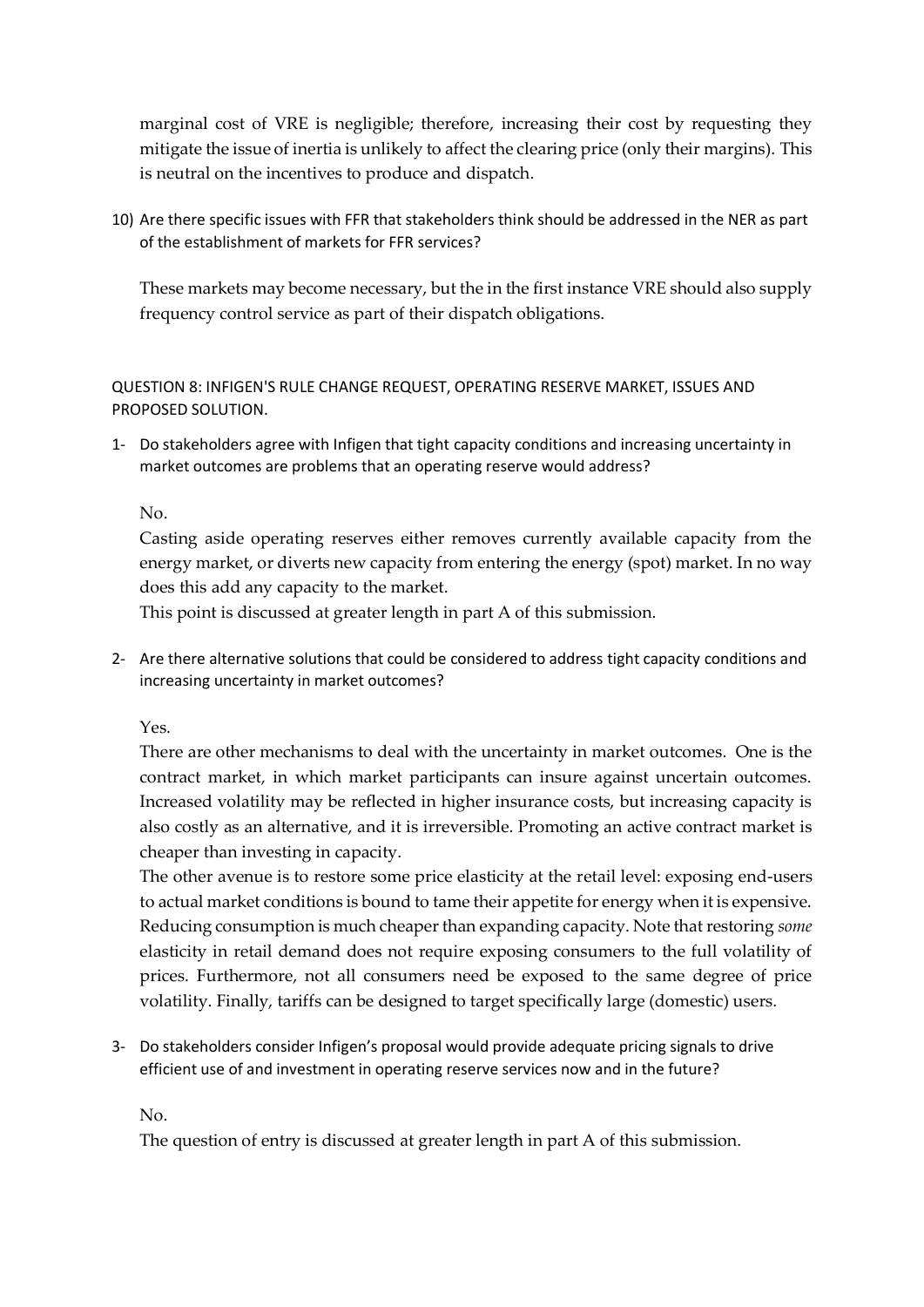To paraphrase Infigen, "most of the time these reserves would be priced at zero". The complement to this proposition, which is omitted by Infigen, is that some of the time these reserves would receive a very high price. Otherwise no entry can occur.

First, this does nothing to tame uncertainty and volatility; it likely enhances it.

Second, one technical implication is that these reserves would have to possess a rapid ramp-up rate to be dispatched in short order, when the price is high.

All in all, the price signals such reserves would need to economically enter this market are exactly the price signals Infigen complains about in their submission: highly uncertain and highly volatile spot market prices. These are also the price signals the currently high market cap delivers.

4- How do stakeholders think separate operating reserves arrangements would affect available capacity in the spot, contracts and FCAS markets now and in the future?

A longer discussion of this point is supplied in part A of this submission.

In the short run, separate operating reserve arrangements would *unambiguously reduce* capacity in the other markets (spot, FCAS).

The long run is more ambiguous and therefore more difficult to anticipate. If the price of these operating reserves becomes very volatile, it will favour peaking technologies – the caveat being that no entry may occur at all (see part A of the submission). Depending on the profitability of peaking technologies in the reserve market, versus more "baseload" technologies in the energy market, we may see less investment in the spot energy market to the benefit of the reserve market. The WA market may be a nice case study – although by no means a firm prediction. In WA, solar power displaces all other technologies during the day. This leaves a handful of generators able to operate at a fast ramp-up rate to meet the evening peak. Volatility and average prices increase. This fosters entry of peaking technology, not baseload. (See Jha and Leslie, 2020).

In any case, the creation of a separate operating reserve market introduces new opportunities for generators to arbitrage *across* these two markets rather than *within* the one energy market. Across-market arbitrage is much less effective than within market arbitrage.

5- How do stakeholders think separate operating reserves arrangements would affect prices in the spot, contracts and FCAS markets now and in the future?

A longer discussion of this point is supplied in part A of this submission.

In the short run the impact of removing capacity from the spot (and FCAS) market *unambiguously* leads to an *increase* in clearing prices, of which *all* producers benefit – including Infigen (at the expense of consumers/retailers). This immediately extends to the contract market where we can confidently anticipate an increase in any reference price for contracts in differences.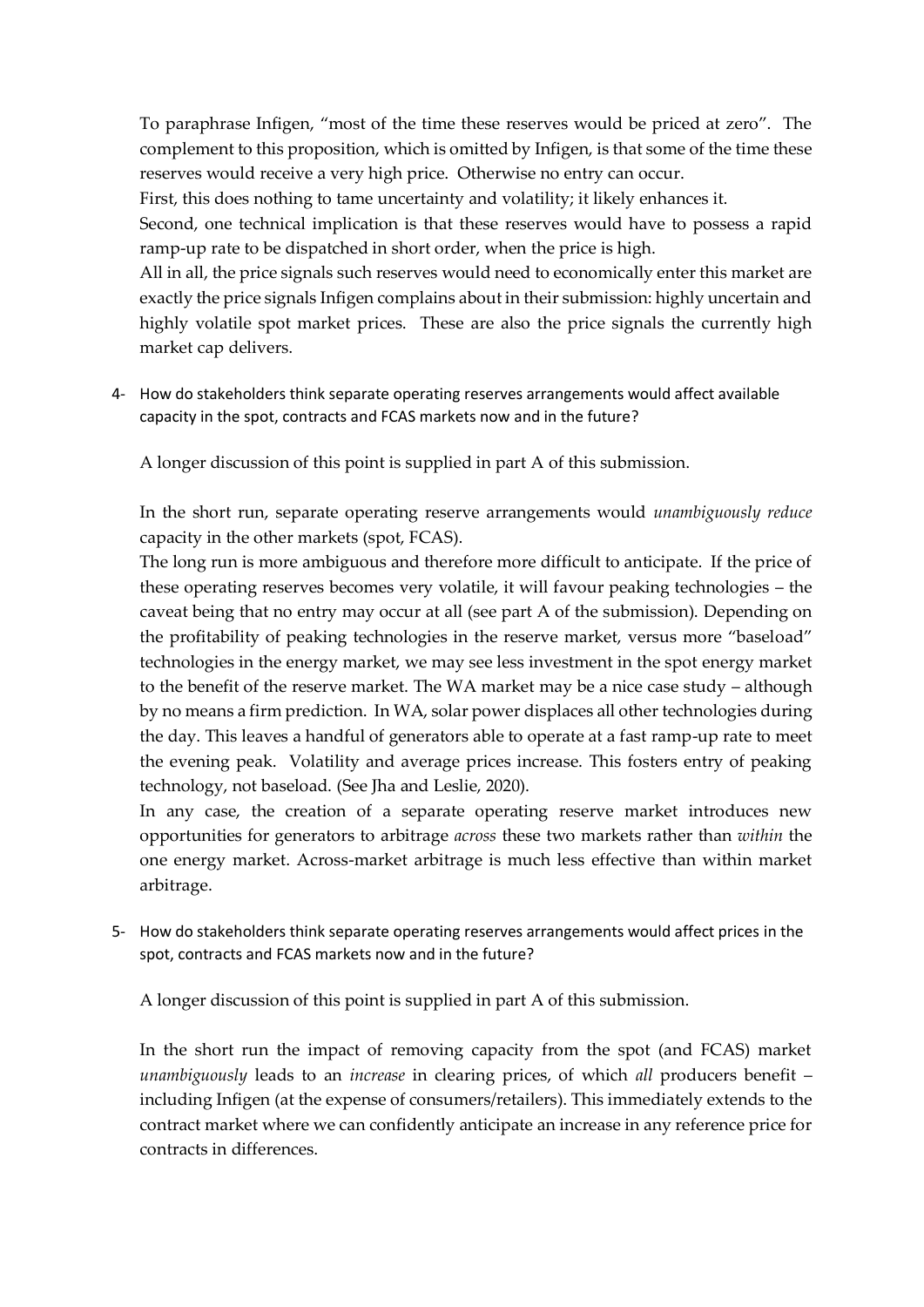In the longer run, we return to the problem of splitting markets and introducing arbitrage opportunities across markets, rather than within markets. With less arbitrage available within market, prices can be expected to increase.

If prices increase sufficiently in the spot and contract market, this *may* be enough to spur entry in the spot market. Entry in the spot market then makes the reserves market effectively redundant.

There remains a risk that prices become more volatile in the spot and the reserve market, which would incentivize entry of peaking technologies rather than baseload. This may be especially true as traditional baseload exits the market. Again, if this does trigger entry (in the spot market), then this operating reserves market runs the risk of becoming redundant.

6- How could the design of an operating reserve market (e.g. criteria for eligible capacity) best support competitive outcomes both in the operating reserves market but also energy and FCAS markets?

It is very clear that creating a separate operating reserves market is not designed to be competitive – quite the opposite. It is designed to further tame competition in the spot market.

7- What are the factors that should be considered when seeking to set and procure efficient levels of operating reserve?

The main issue, as discussed in part A and in points 1) to 6), is the substitution from the spot energy market to a reserve market. The effect of such a substitution is to increase scarcity in the spot market, and to (artificially) make reserves all the more valuable. A more accurate forecast of both demand and supply conditions (i.e. including weather forecast) may be a better investment than creating a reserve market.

8- Would Infigen's proposed operating reserve market result in any substantial adverse or unintended consequences in the NEM?

Yes. A longer discussion of this point is supplied in part A of this submission.

Infigen's proposal amounts to removing capacity from the energy market and park it in an operating reserve market that is to be accessed only when the price is high enough (equivalently, when approaching the capacity constraint). Removing capacity renders the unilateral exercise of market power more lucrative, and also facilitate coordination in bidding (market manipulation) because there are fewer generators at the margin. As a result prices can confidently be expected to increase, to the benefit of all generators, including Infigen.

There is also scope to alter the pattern of prices to favour peaking technologies.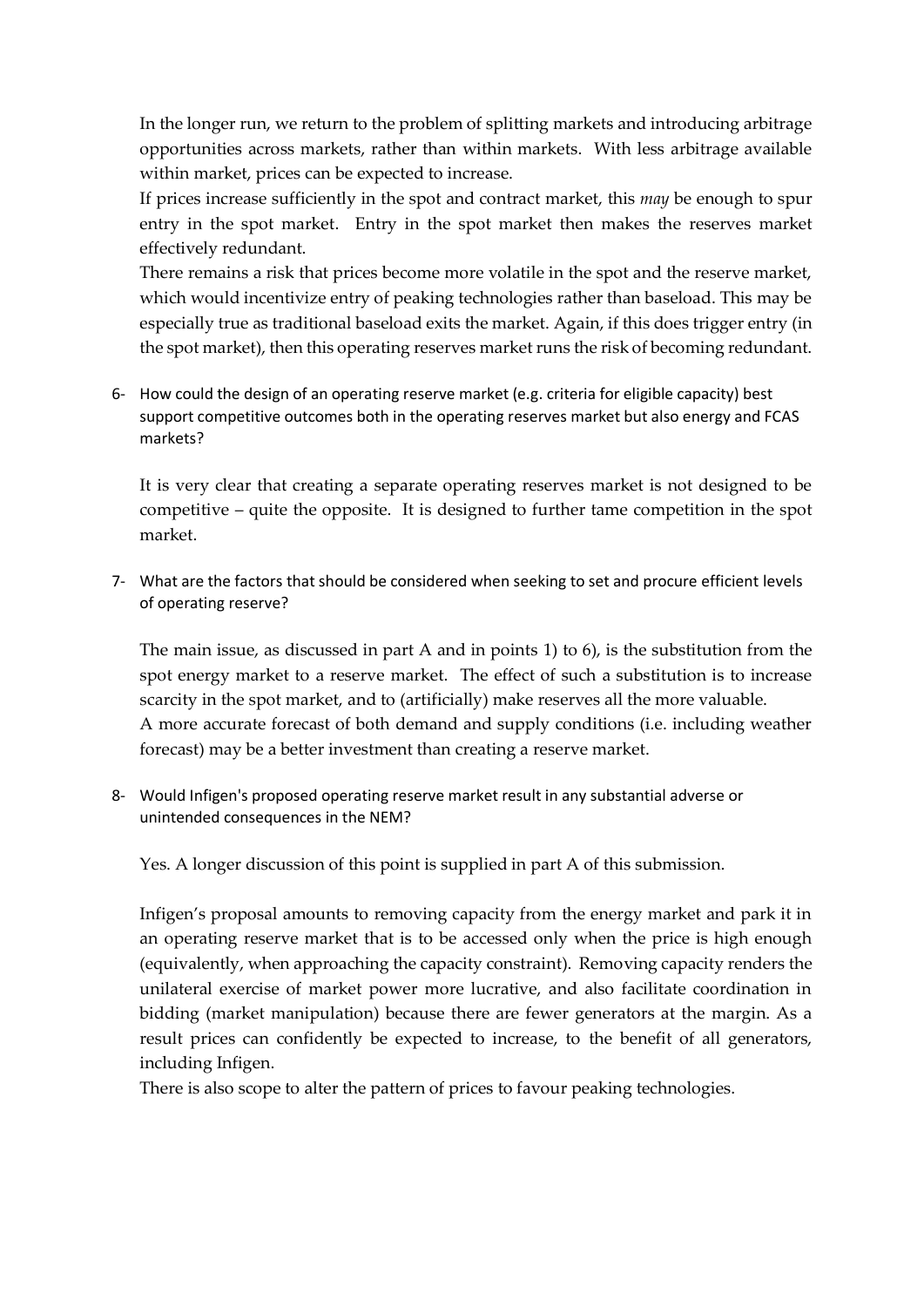9- What are the costs associated with establishing an operating reserve market in the NEM? If introduced, how should these costs be allocated?

The real cost is the opportunity cost of removing capacity in the energy market. Upon request this could be quantified under alternative scenarios.

10- What kind of incentive/penalty arrangements would be necessary to be confident the operating reserves procured are available when needed?

This speaks further to the problem of removing capacity in the spot market: there is always a risk that reserves be unavailable when called upon, which would drive prices further up. This problem also plagues capacity markets, and in fact operating reserves are not very different from capacity markets.

In principle, penalties could be part of the agreement that reserve suppliers enter into when participating in this market. In practice history has shown it is difficult to implement these penalties; they are often contested in courts, the burden of proof may be too high, some parties may be judgement-proof and so on.

When penalties fail, economic rents are the alternative solution. Very superficially, paying the energy price for reserves to operate may not be sufficient to trigger operation: by waiting just a bit longer to turn on, the price may increase and the generator(s) would benefit. (Note too that in this case, that capacity is better left available in the energy market.) The solution is then to pay a premium on the spot market price at time t, the value of which is equivalent to waiting for some time Δt. Note this makes operating reserves more expensive that the spot market, and it likely is better to simply keep the capacity in the spot market.

QUESTION 9: DELTA'S RULE CHANGE REQUEST, INTRODUCTION OF RAMPING SERVICES, ISSUES AND PROPOSED SOLUTION.

1) Do stakeholders agree with Delta that price volatility that occurs when dispatchable generators ramp through their energy bid stacks in response to predictable, daily, high rates of change from solar ramping up and down is a problem that needs addressing?

Yes, it is a problem that must be addressed and that may require a significant reorganization of the market.

There are two parts to this problem. One is the very predictable diurnal schedule; there is simply no sun past sunset, and other generators must be available to produce energy at that time. The real problem is that, when it is available, solar generation displaces most other forms of generation because of the merit order effect. These displaced generators then have to (sometimes rapidly) ramp up when solar power becomes (predictably) unavailable. This makes for both higher volatility in prices and higher mean prices because few generators can respond fast enough, and so can exercise unilateral market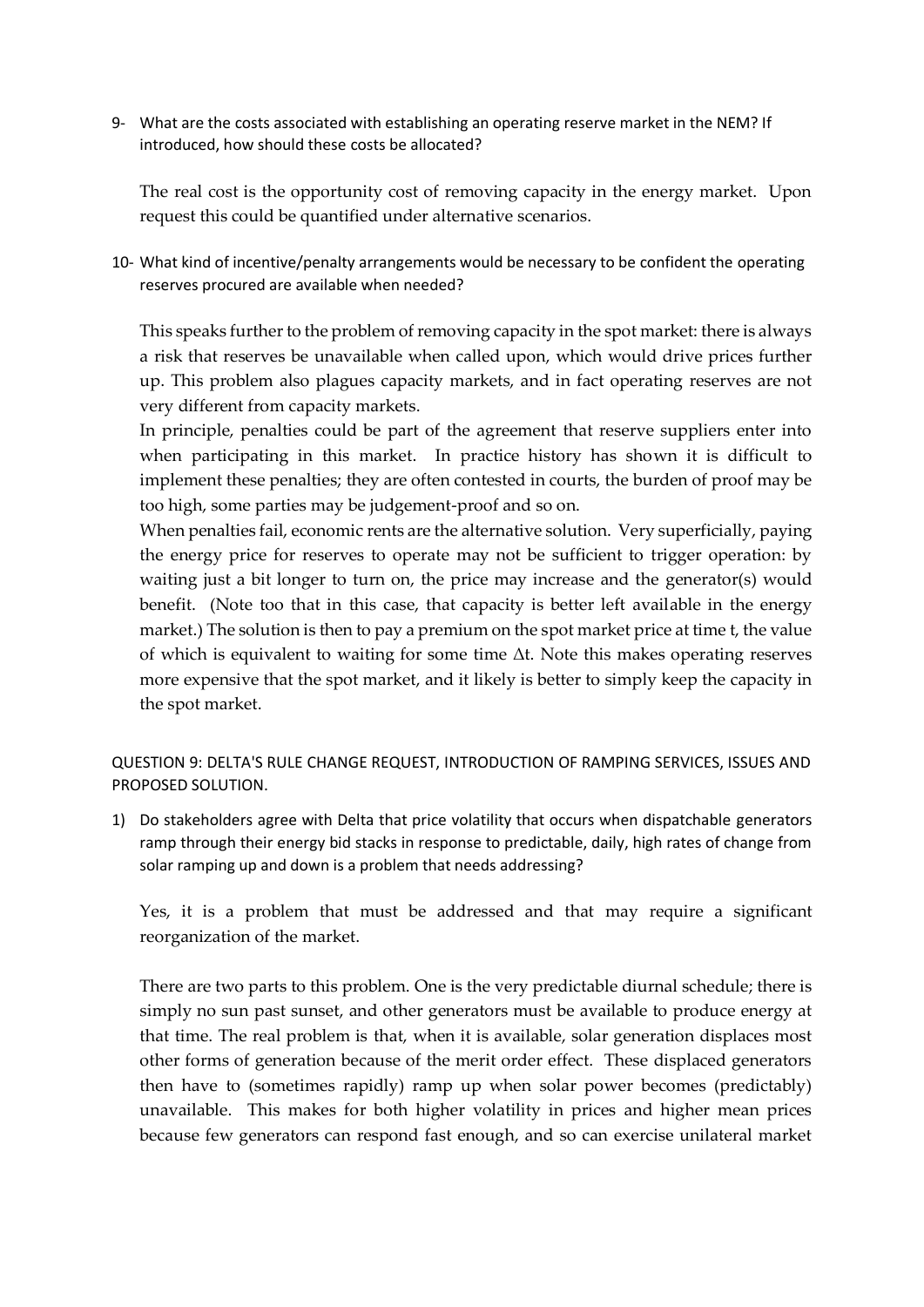port. This phenomenon is well documented by Jha and Leslie (2020) for the WA market; there is no reason for it to not be similar in the NEM.

The second problem is less predictable and has to do with the unexpected availability of VRE, especially solar energy, during the day.

2) Do stakeholders think that a new raise and lower 30-minute FCAS would address the price volatility at these times? Are there alternatives that could be considered to address this problem?

### Not completely.

The proposed solution may address the second issue, namely, the unexpected shortfalls in VRE. There are also alternative solutions to this problem. A reasonably obvious alternative is for market participants to invest in more accurate weather forecasting to better anticipate variations in wind and solar output. Both VRE and scheduled generators have an interest in better forecasting the weather. Any improvement in forecast contributes to narrowing the window of unexpected events.

It is unclear why a new 30-minute FCAS market is necessary. If the volatility is so large that this new FCAS is triggered, that same volatility should be expressed in the energy market and elicit a response: if a dispatchable generator can respond in the 30-minute FCAS market, they can also respond in the energy market. Furthermore, (i) protection against volatility can be purchased in the contract market; and (ii) this proposal has the same effect as creating a reserves market: it removes capacity from the energy market, with the consequences we understand well (see again part A of this submission).

The creation of a new raise-lower 30-minute FCAS is not an appropriate solution for the completely predictable cycle in VRE that owes to the sun setting every day. This is probably better addressed by a complete redesign of the market rules to allow the expression of dynamic costs – that is, start-up and ramp-up costs.

The problem at present is that the market design ignores the explicit expression of rampup costs; it prices them implicitly in the energy price. When all generators possess the same technology and face similar ramp-up costs, this is not a problem. But nowadays that is not the case; thermal generators face varying ramp-up costs, VRE face essentially none. The result of this new heterogeneity is that, when pricing and re-pricing energy every 5 minutes, the market favours generators with no ramp-up costs and displaces those that must ramp-up. This goes on until solar energy is no longer available; at that time rampup must occur, it is costly and favours those thermal generators that can ramp-up rapidly; they are also the expensive generators.

Allowing for an expression of ramp-up costs requires eliciting bids from multiple periods, over which the dispatch engine can optimise to deliver the lowest-cost dispatch over an *entire day* rather than over a 5-minute interval. This would a profound change in the market design, which paves the way for a day-ahead market (see also part A of this submission). Such a change in market design may have significant implications for investment in VRE.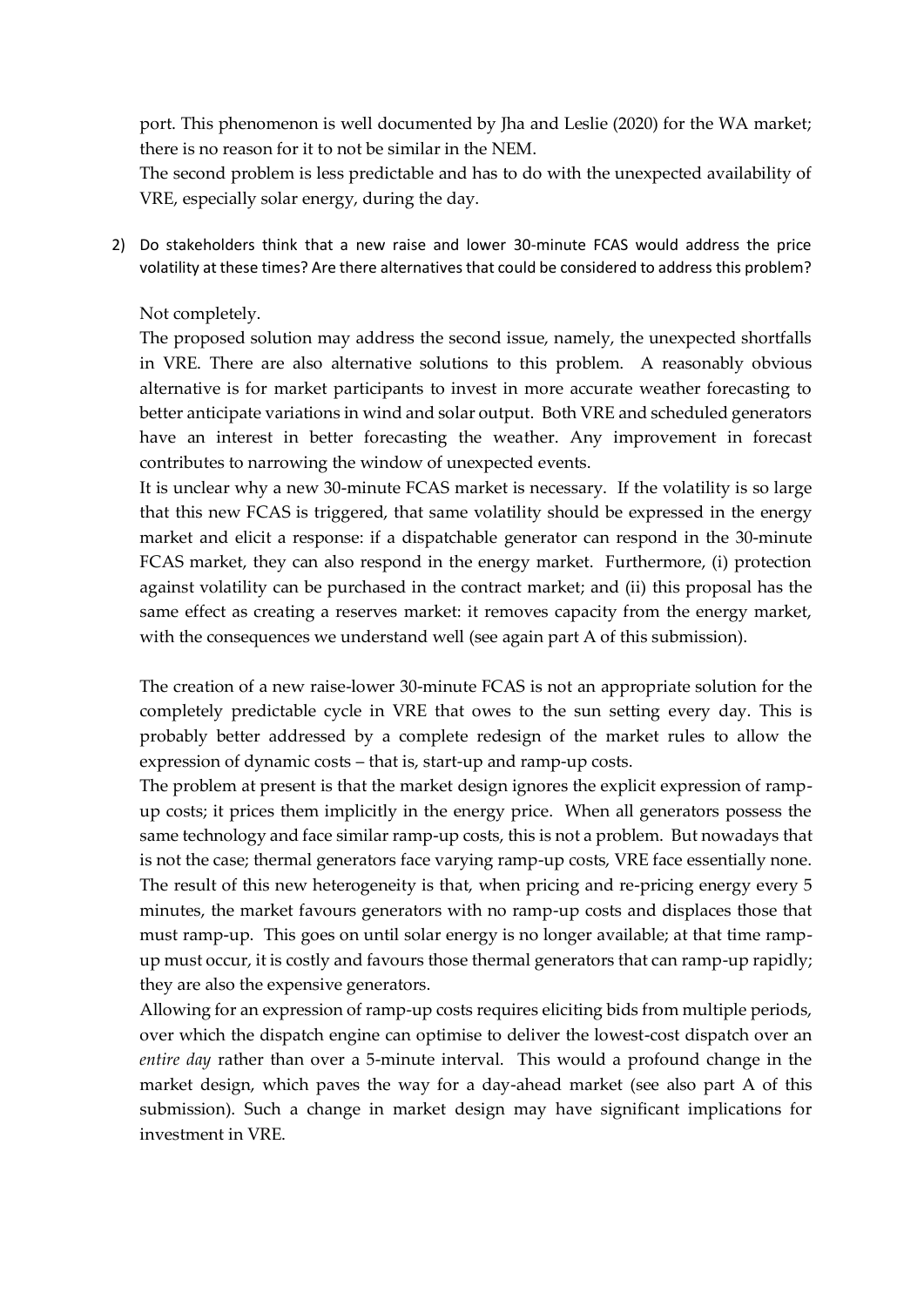3) Do stakeholders consider Delta's proposal would provide adequate pricing signals to drive more efficient use of and investment in ramping services than existing price signals and information provided through the PASA and pre-dispatch processes?

No. This point is largely articulated in 2) above and in part A of this submission.

4) How do stakeholders think a separate 30 minute ramping product would affect available capacity in the spot, contracts and FCAS markets now and in the future?

Capacity would be affected in the same way as if creating a reserves market – see Question 8 above (Infigen Reserves Market) and part A of this submission.

5) How do stakeholders think a separate 30 minute ramping product would affect prices in the spot, contracts and FCAS markets, now and in the future?

Prices would be affected in the same way as if creating a reserves market – see Question 8 above (Infigen Reserves Market) and part A of this submission.

6) How could the design of a ramping FCAS product (e.g. criteria for eligible capacity) support competitive outcomes both energy and FCAS markets?

It could not; it is not designed to foster competition but to hamper it – see Question 8 above (Infigen Reserves Market) and part A of this submission.

7) What are the factors that should be considered when seeking to set and procure efficient levels of ramping services?

Besides factors already mentioned there is a technical point worth mentioning. Ramp-up implies a time horizon; the problem then becomes dynamic. This is a completely different exercise than linear programming.

8) Would Delta's proposed new 30-minute raise and lower FCAS products result in any substantial adverse or unintended consequences in the NEM?

Yes. A longer discussion of this point is supplied in part A of this submission.

Just like Infigen's proposal, Delta's suggestion amounts to removing capacity from the energy market. Removing capacity renders the unilateral exercise of market power more lucrative, and also facilitate coordination in bidding (market manipulation) because there are fewer generators at the margin. As a result, prices can confidently be expected to increase, to the benefit of all generators, including Delta.

There is also scope to alter the pattern of prices to favour peaking technologies.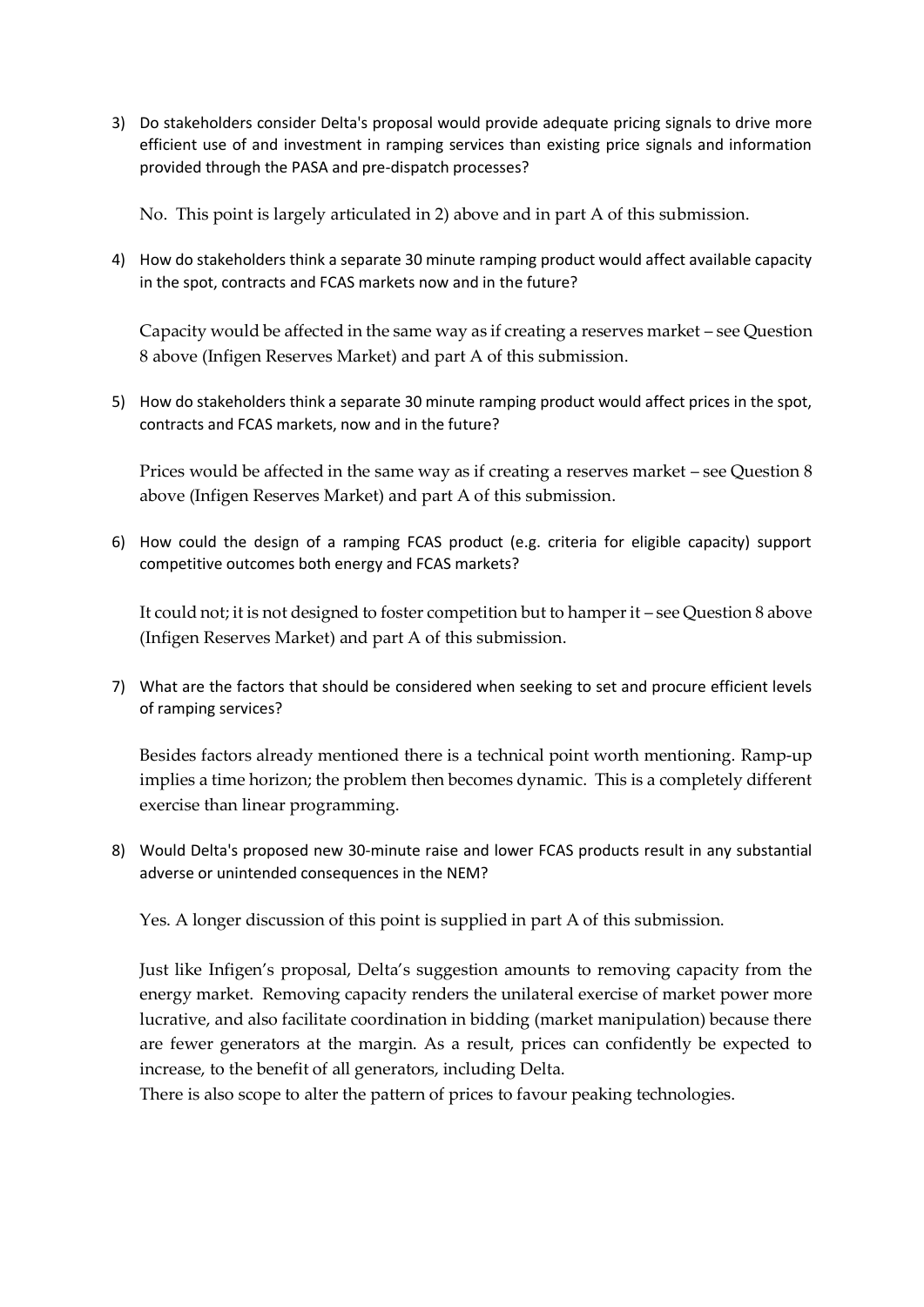9) What are the costs associated with establishing new 30-minute raise and lower FCAS products in the NEM? If introduced, how should these costs be allocated?

The real cost is the opportunity cost associated with removing capacity from the energy market to create a new, separate FCAS services. As suggested above there are alternatives to this option.

10) What kind of incentive/penalty arrangements would be necessary to be confident the new 30 minute raise and lower FCAS products procured are available when needed?

Please see the same point Question 8 above (Infigen Reserves Market).

QUESTION 10: DELTA'S RULE CHANGE REQUEST, CAPACITY COMMITMENT MECHANISM FOR SYSTEM SECURITY AND RELIABILITY SERVICE, ISSUES AND PROPOSED SOLUTION.

1) Do stakeholders agree with Delta that there is an increasing risk that capacity capable of providing reserves or services may not be available at times when the power system may need them to respond to unexpected events because of increasing incentives to decommit?

In a broad sense, yes.

This request, and the case it makes, are the corollary to QUESTION 9—also from Delta. As VRE, and especially solar energy, displace thermal generators, and especially coal generators, because of the merit-order effect, there is distinct risk that they will turn off or outright decommission. There is little doubt that this phenomenon has precipitated the exit of some generators in states like South Australia. For some further information see also the work of Jha and Leslie (2020).

This has consequences for system strength, inertia, and the ability to respond to frequency events. How to value the contribution of a generator to these services is not clear from the request. This also has consequences for the exercise of market power by peaking generators, which are the only ones left when baseload is not committed and when the sun has set.

2) Do stakeholders think that a mechanism to commit capacity one day ahead of time would deliver the reserves or services needed? Are there alternatives that could be considered to address this problem?

It is not at all clear that a capacity market for reserve services would deliver the services intended, or at least stated. Capacity markets have proven to be very expensive (see, for example, WA). Day ahead markets can display many good features, but also be plagued with problems and subject to gaming (see part A of this submission). Finally, reserve markets display many undesirable properties (see again part A of this submission); in particular, by design, they remove capacity from the energy market, which induces higher clearing prices.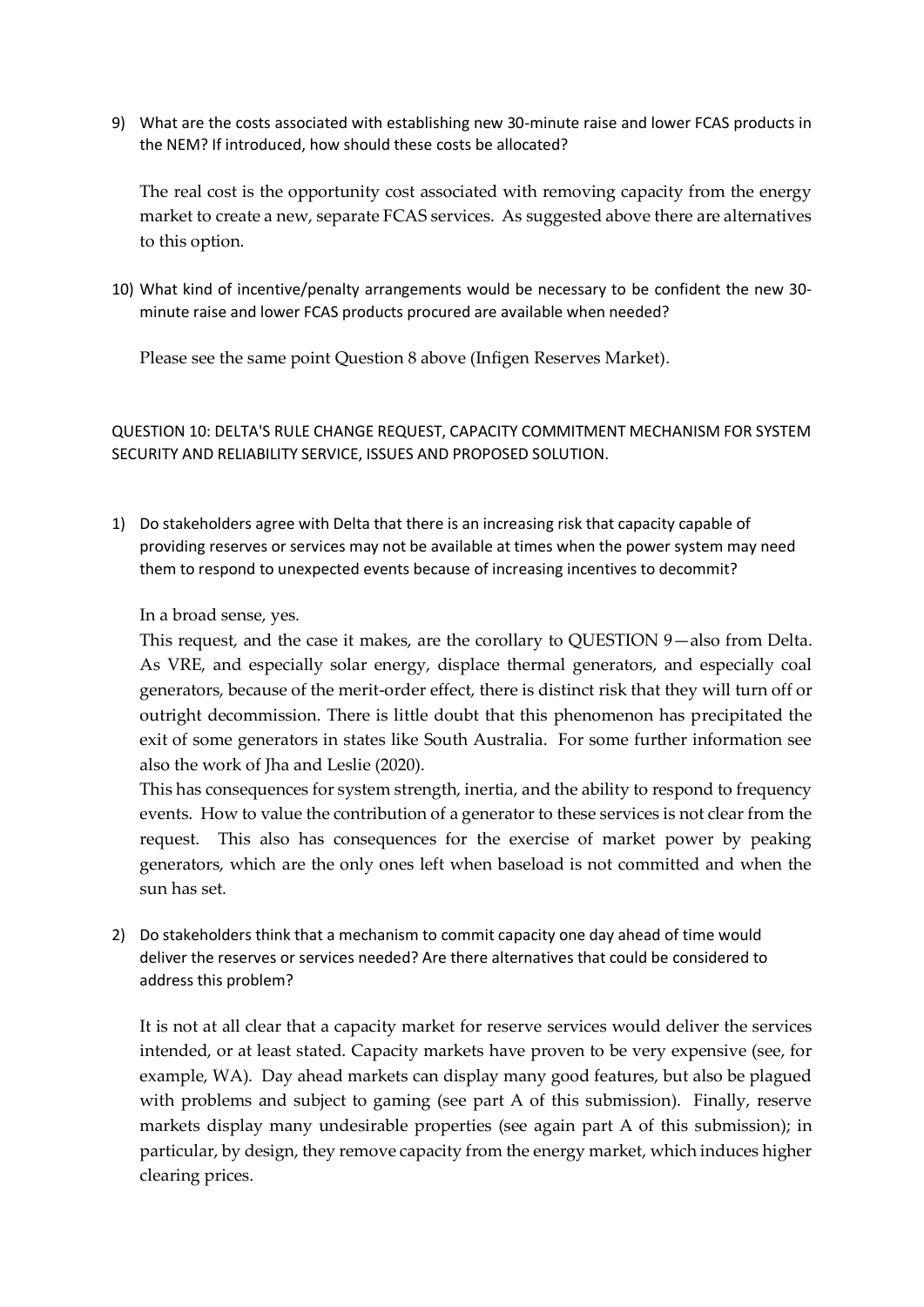There is a distinct risk with Delta's proposal that thermal generators be paid to provide reserve services with this clearing price becoming a floor in the energy spot market. Furthermore, that reserve market price may be easily manipulated among a small number of generators. In addition, with capacity in the energy spot market being reduced, that spot market clearing price is also likely to rise.

There are alternatives to the solution suggested by Delta. As a preamble, any alternative (including Delta's proposal) involves redesigning (at least some of) the bidding rules. It is important then to consider the impact of any one rule change on the entire market. An alternative consists in altering bidding rules to allow for generators to express their rampup costs – this was mentioned in QUESTION 9 above.

3) Do stakeholders consider Delta's proposal would provide adequate pricing signals to drive more efficient use of and investment in reserves and system services?

This is very doubtful. There are significants risks that the market be gamed. See point 2) above.

4) How do stakeholders think Delta's capacity commitment payment would affect available capacity in the spot, contracts and FCAS markets now and in the future?

In the short run it is unambiguous that capacity in the spot (and other) market(s) is bound to decrease.

In the longer run this is more difficult to predict in that any meaningful increase in capacity requires investment and entry in the market. As has been expressed elsewhere in this submission, entry is not a foregone conclusion. It depends on whether the *market structure* is conducive of entry. At present the incentives for entry are very weak, mostly because of the tremendous concentration in the generation sector, and the inability of new generators to find counterparties in the contract market.

5) How do stakeholders think Delta's capacity commitment mechanism would affect prices in the spot, contracts and FCAS markets now and in the future?

As mentioned elsewhere in this submission, removing capacity from the spot market to create a day-ahead reserve market will likely lead to price increases. There are three reasons for this. The first one is that with fewer generator bidding in the spot market, each bidder can exercise unilateral market power more easily. The second one is that, with fewer bidders, collusion (coordinated bidding) is both more profitable and more easily sustainable. The third is peculiar to this market structure: the day ahead market can essentially act as a price floor in the spot market. This is the opposite effect from the forward market (see Allaz and Vila, 1993, and many others since).

These phenomena are somewhat connected to the question of entry. Of course, higher prices beget entry. However a strategic player should also anticipate the reaction of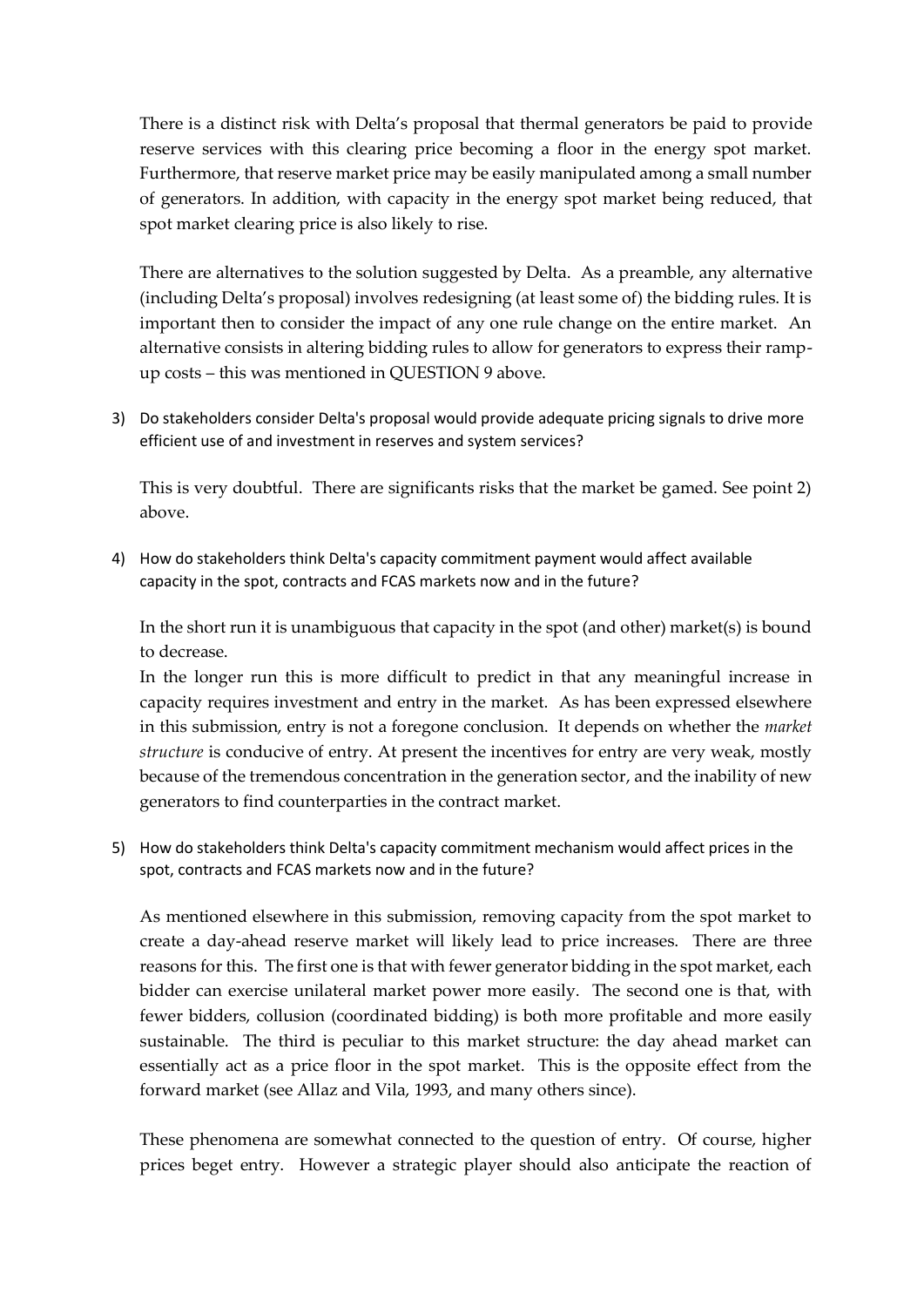collusive incumbents, who have every incentives to render entry unprofitable by decreasing prices upon entry. In addition, new players will continue to find it difficult to find contract counterparties, which also hampers entry.

6) How would a capacity commitment mechanism and payment affect entry, exit and competition in the NEM over the short and long term?

As alluded to in 5) above, a day-ahead capacity commitment mechanism stifles competition in the NEM in the short run. Of course, it does nothing to spur entry in the short run. It may slow down exit of baseload generators, but it is unlikely that there continued presence in the NEM under this design keep a lid on prices. The reason is that this capacity would be unused, so not bid in the spot market, and may furthermore act as a price floor in the spot market.

It the long run this mechanism offers no guarantee of more entry, which is a major condition to lower prices.

7) What are the factors that should be considered when deciding how much capacity to commit ahead of time?

Given bids by generators, AEMO's task would be to balance the clearing price in the ahead reserve market to guarantee the committed generators operate (MSOL), with the expected price in the spot market. The more reserves are committed, the lower the remaining capacity to supply energy in the spot market, and the higher the spot price. A high spot price may call for reserves to be used. It is apparent that reserve suppliers effectively create their own demand for reserve services by withdrawing from the spot energy market and bidding in the reserve market.

Strategic players would therefore take advantage of this mechanism to bid more reserves and drive up the spot price. If reserves are purchased at the spot price, they may receive an artificially high price. This is particularly prevalent in periods of high volatility. Note that no supply is added along the way, but that prices increase.

In periods of low demand, a positive reserve price acts as floor to the spot market: if anticipating a low spot price, a generator should bid its capacity in the reserve market. We revert to the issue of splitting market – see part A of this submission.

8) Would Delta's proposed capacity commitment mechanism result in any substantial adverse or unintended consequences in the NEM?

In all likelihood it would increase prices and not result in more entry, as outlined above.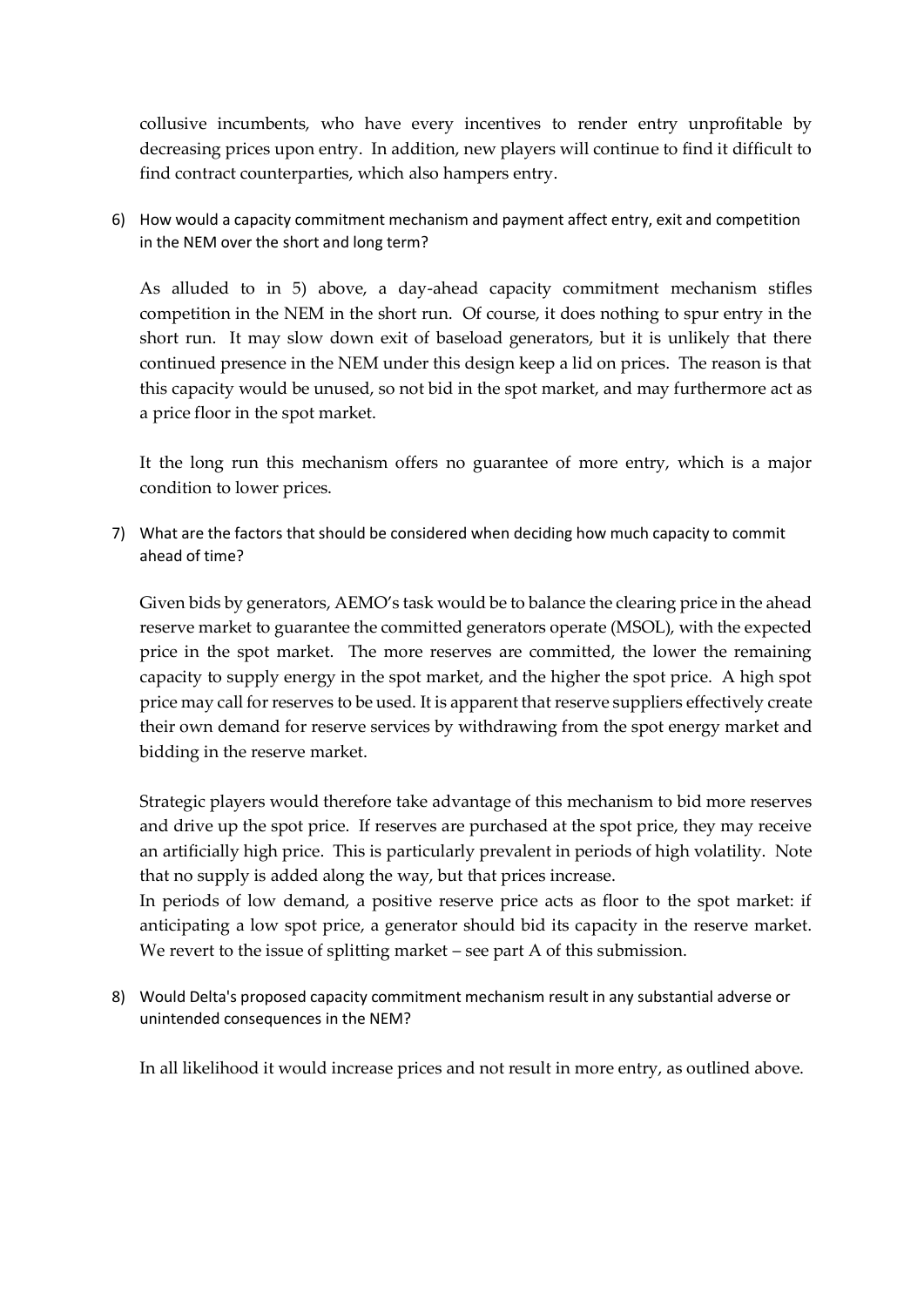9) What are the costs associated with establishing a capacity commitment mechanism in the NEM? If introduced, how should these costs be allocated?

An important aspect of this question is, if AEMO procures commitment reserves (that are not dispatched) at some positive price, how should the cost of these reserves be recovered? Who should be charged? Delta's proposal is silent to this point.

If reserves are dispatched they are clearly paid for by the entities purchasing them. However if they are not, their cost is not as easy to allocate as, for example, frequency control services that are attributable to VRE, especially when a deviation can be traced to its source. This speaks in fact to the purpose of these reserves, and to the adequacy of the suggested mechanism: who truly benefits from such a reserve market? One avenue is to recover these costs from market participants through either a tax on energy that is traded, or a spread (bid-ask prices). But that is not the correct way of recovering these costs; a tax, like a spread, affects incentives at the margin. In addition, who of all market participants truly benefits?

The inability to find a satisfactory recovery scheme also speaks to the inadequacy of the mechanism. In the alternative mechanism we suggest (a complete day-ahead market for energy, with intertemporal optimization), cost recovery is not a concern.

10) What kind of incentive/penalty arrangements would be necessary to be confident that the committed capacity would be available throughout the commitment period and/or when called upon?

Please see the same point Question 8 above (Infigen Reserves Market).

QUESTION 11: HYDRO TASMANIA'S RULE CHANGE REQUEST, SYNCHRONOUS SERVICES MARKETS, ISSUES AND PROPOSED SOLUTION.

1) Do stakeholders consider this rule change proposal presents a viable model for the provision synchronous services?

No.

There are many flaws to this specific request. It overvalues synchronous service. It oversimplifies the dispatch problem, which is technically very challenging.

a) Could this proposed model be used to provide the essential levels of system strength (and / or inertia and voltage control) needed to maintain security and the stable operation of nonsynchronous generation?

I doubt it because Hydro is the only large generator that can provide meaningful synchronous services at short notice. Other synchronous generators all have to burn fuel and ramp-up to start spinning. This request very much appears to be designed for Hydro's sole benefit.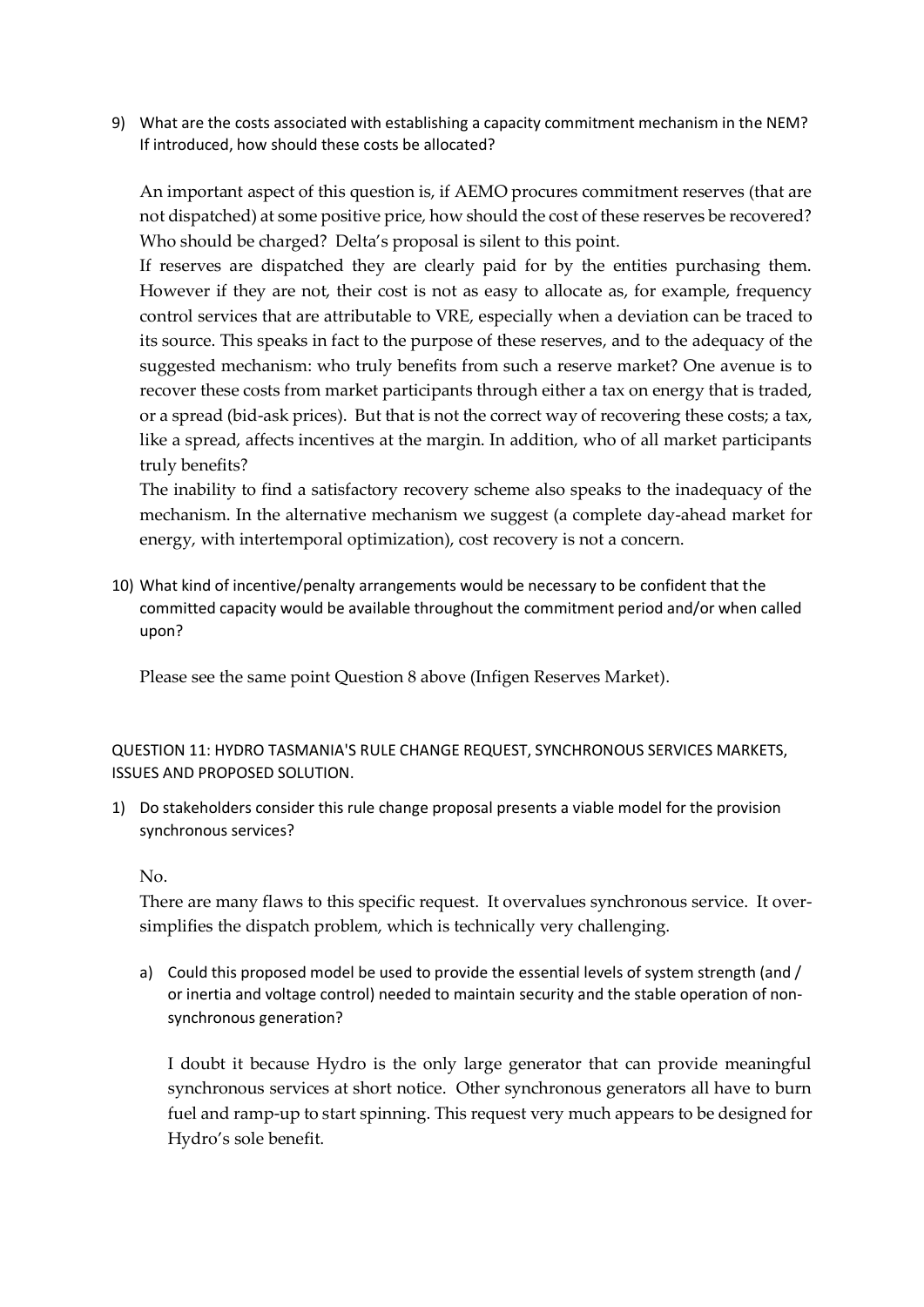b) Could this proposed model be used to provide levels of system strength (and / or inertia and voltage control) above the essential level required for security?

This is unlikely. Most spinning generators, except hydro-energy generators, are in fact unable to respond rapidly enough to supply the service. In addition, why would one want to pay for extra service when system strength is not

a binding constraint (i.e. *above* the essential level required for security)?

2) Do stakeholders consider that the creation of a synchronous services market could have any adverse impacts on other markets in the NEM? If so, what would these impacts be?

As the proposal stands there is an adverse impact in that loads may be asked to pay more than the social value of the synchronous intervention – please see details below about the social value of the synchronous service, as well as part B of this submission.

Beyond that there can only be limited distortionary effects because these generators sit offline if not providing synchronous services. There is one potential upside for thermal generators, which is to warm them up enough to be spinning and so may cut down rampup time when they start bidding to produce energy.

3) Would the proposed model set out in the rule change request efficiently price and allocate costs for synchronous services in the NEM?

No.

The proposal is silent as to the cost of offering SSG services, however we know they are very low. In fact, it may even be free: whenever Hydro's dams reach capacity, water must be released even if it does not produce. At that time, the rotors may as well spin.

It is not clear to me why the proposal suggests a dual settlement as described. In principle services should be compensated at their marginal value. The marginal social value of an SSG that induces (through dispatch of cheaper generation) no change in the clearing price is zero. To use the numbers that Hydro suggests, the marginal value of a an SSG that decreases the price from \$100/MW to \$99/MW is \$1/MW – not \$50 as bid.

It may not be easy to keep track of price variations with and without SSG but that is the correct approach. Given a bid stack, the dispatch can always be replicated and run as a counterfactual dispatch to compute the counterfactual clearing price (say, without SSG) to evaluate these price differences.

Even if the chief concern is system security, for example, achieving that security can be measured by the dispatch choices. Therefore one can always measure the social value of the SSG by the change in clearing price that a variation in dispatch induces thanks to the SSG.

This is discussed at greater length in part B of this submission.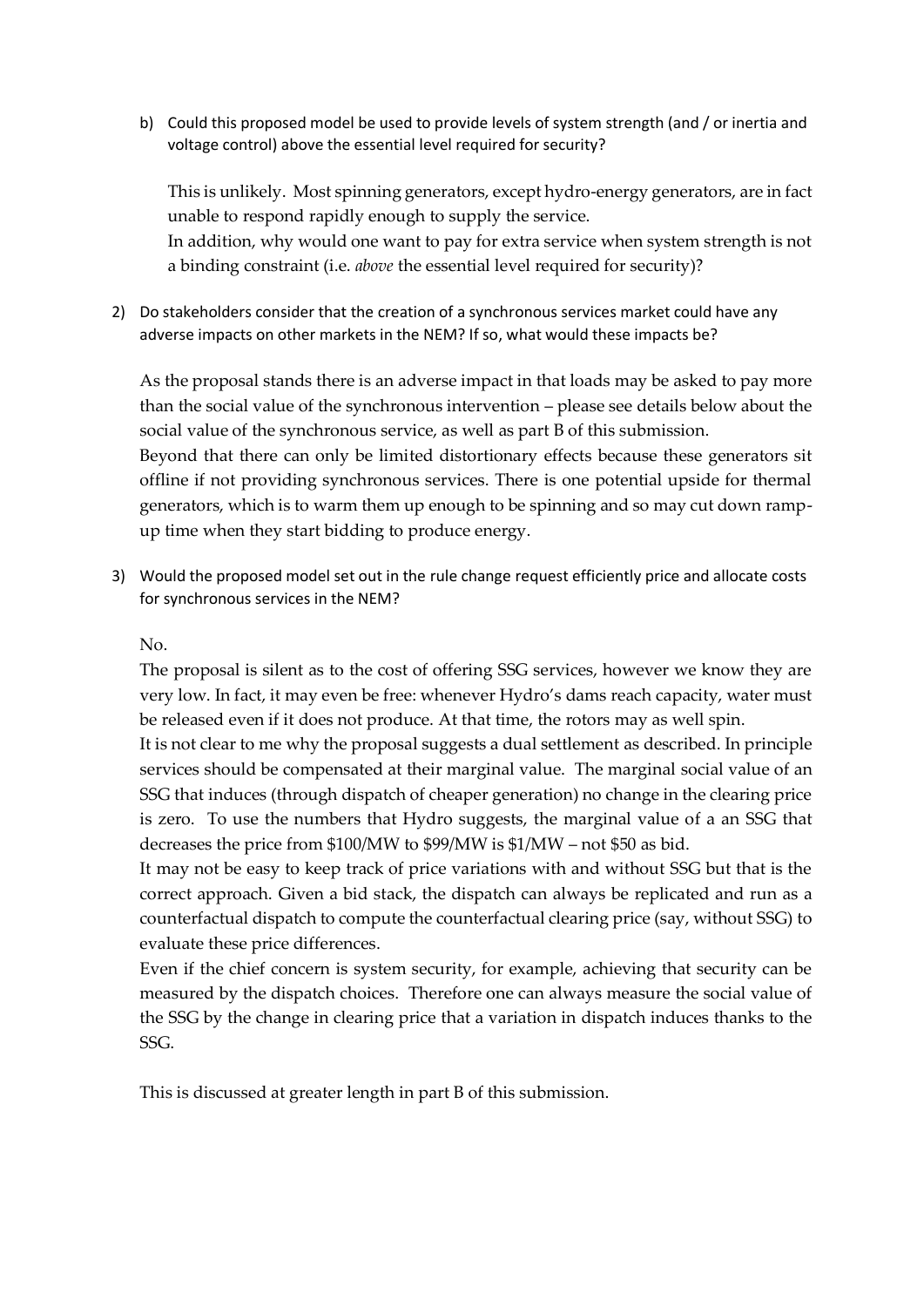4) Do stakeholders consider the model set out in the rule change request would be capable of sending price signals sufficient to encourage new investment in synchronous capacity?

Please see 3) above and part B of this submission. At \$1/MW (which is the correct valuation in the example) the incentives are not very strong. However, this depends also on the dispatch volume that is affected; that is, even though the marginal social value (the price difference) may be small, the volume that it affects may be large. Further, thermal generators may benefit because they may use the opportunity to ramp up and offer inertia at the same time.

A lot more work is required to correctly evaluate the incentives this proposal may generate.

5) Do stakeholders consider the rule change provides an appropriate incentive mechanism for existing synchronous generators to make operational decisions to provide synchronous services?

The proposal seems to suggest an incentive mechanism that is appropriate for Hydro to elect to come online on terms that it decides when it otherwise chooses to earn no revenue from generating energy.

These could also extend to other synchronous generators, in particular thermal generators ramping up and offering inertia simultaneously, with the caveat that the correct valuation be used.

However, embracing the mechanism as proposed is not socially optimal. The correct benchmark is to measure the social value of the service. That value is commensurate with the change in price it induces; it may be zero.

6) Do stakeholders consider the rule change provides the appropriate locational signals for the provision of synchronous generators to provide synchronous services?

Providing geographically relevant locational signals requires the adoption of locational marginal pricing.

In light of the comments in 3) and 5), the price signals this rule changes suggests appear to be inappropriate.

7) What do stakeholders see as the primary opportunities / limitations of the mechanism as proposed by Hydro Tasmania?

As suggestive of the comments in 3) and 5) above, the main limitation is that the mechanism is very self-serving and it likely overstates the social value of the synchronous generation intervention.

This is not to say this proposal is completely devoid of merit. There may be value in getting a synchronous generator online, especially for example, in a ramp-up phase. Of course then the marginal value of energy is high and they elect to come online anyway. In other instances, for example, in case of high instability, the marginal value need not be the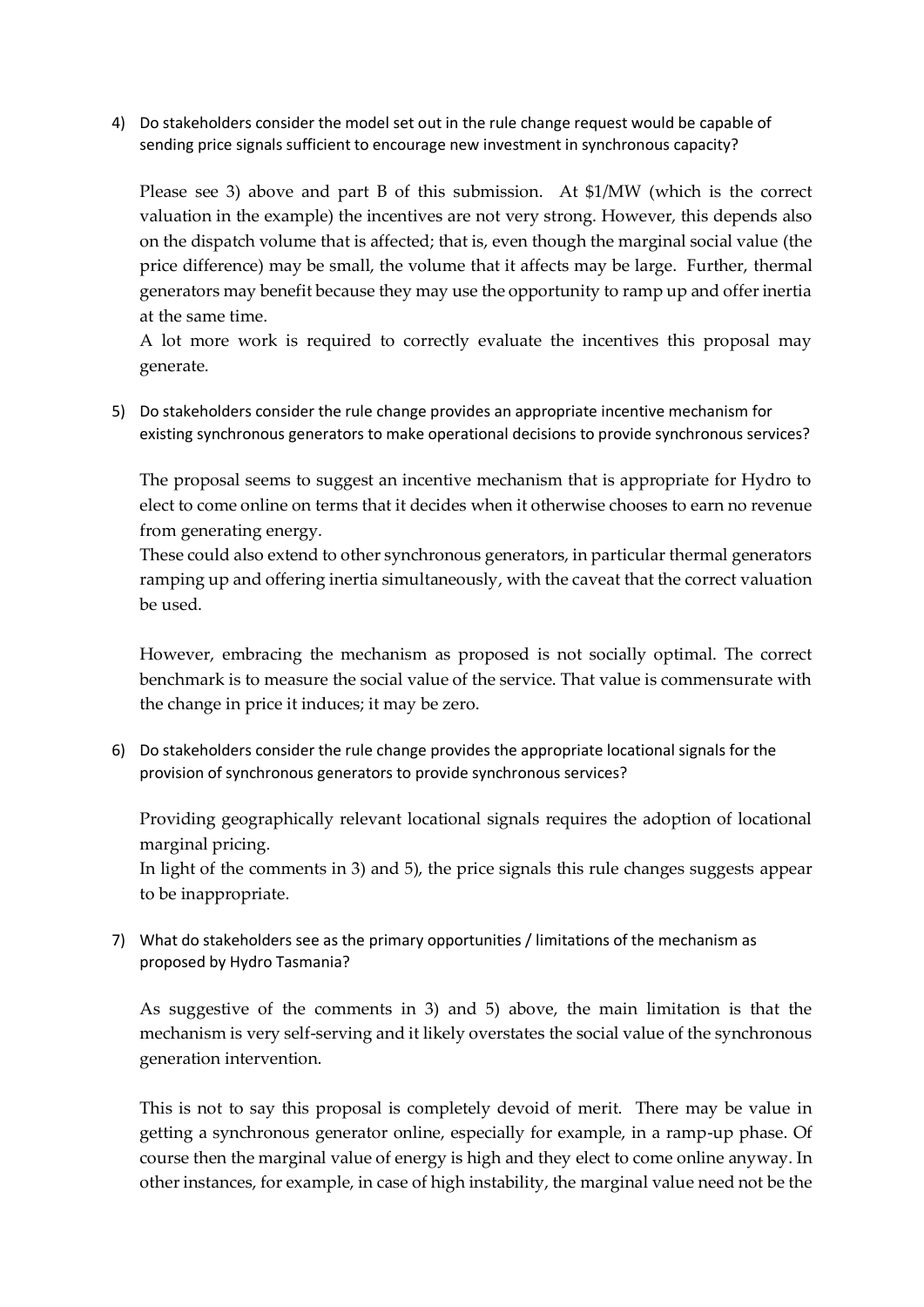difference in energy prices but the VoLL. However this needs to be further studied by the proponents of the rule change.

8) Would the model proposed in the rule change request enable effective competition in the market for the provision of synchronous services?

## This is unlikely.

Hydro is likely the only supplier that owns generators large enough to make a material contribution to inertia in a short timeframe that is meaningful for the NEM. Other large synchronous generators are thermal generators, which cannot act in the short run. This leaves Hydro in a monopoly situation, bar for the role of the Snowy generators.

9) What suggestions do stakeholders have in relation to the first order changes that would be required in NEMDE to facilitate this proposal and any second order changes that may be required as a result of this rule change proposals' implementation?

a- The changes in the constraints that are requested are as not as simple as suggested. Constraint B1 in Appendix B is a *dynamic* constraint: on the left-hand side (LHS) one has the *contemporaneous* SSG<sub>peaker</sub> term, on the RHS the *prior-period* SSG<sub>peaker</sub> target. This implies that for each dispatch interval, the program has to keep track of past targets. It opens the door to a problem of intertemporal optimization: the "dispatcher" may not just optimize over a single dispatch target, but over an entire path of targets. This problem does not exist in NEMDE at present because it ignores all dynamics. This problem is no longer a "simple" problem of linear programming.

All sort of issues arise in a dynamic problem: intertemporal optimization is not easy, the paths of SSGpeaker may be subject to constraints, the state space becomes very large, paths themselves may be subject to manipulation and so on.

Even if the proposal has merit, this seems to be a much larger hurdle than suggested by Hydro. It is incumbent to Hydro to supply more than a couple of worked examples off the cuff to make its case. It is a very complicated problem.

b- The scenarios supplied by Hydro are not satisfactory; they are completely ad hoc and illustrative rather than supportive of the proposal. For example, scenario 2 suggests the SSG to be offline and bid only \$50 when the clearing price is \$100. I strongly suspect that if the energy price is \$100, the synchronous provider will not bid \$50 but rather \$100, or close to it. In this case, under the Hydro proposal, the synchronous provider does not collect \$50 but \$100 and loads are charged \$99.8 rather than the \$99.4 suggested. This now becomes a negligible gain. In addition, it incorrectly values the social benefit of the SSG – see point 3) above and part B of this submission.

Perhaps more importantly, because the scenarios are *not* equilibrium model outcomes but arithmetic exercises, we have no idea whether the clearing price should move from \$100 to \$99 when more wind is included in the generation mix. Wind bidding at \$0 is clearly not the marginal supplier, so more wind may not move that margin, and the clearing price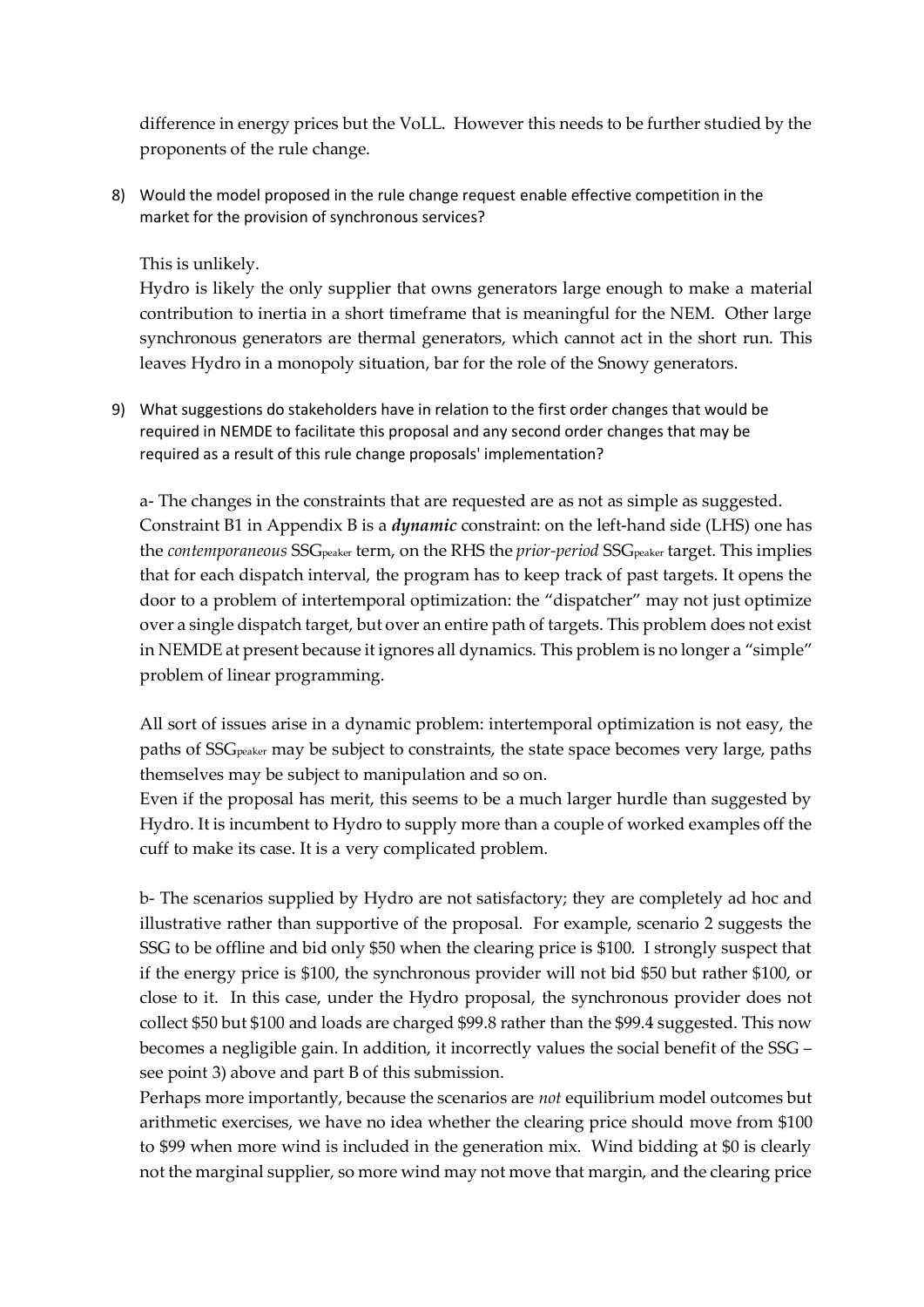may not move at all. In this case there is no benefit to loads – only to Hydro. But then we know that social value is zero – again, see part B of this submission. Here too some serious work is required to at least establish whether getting the SSG online at least moves prices. Otherwise the point of supplying SSG services is moot.

# QUESTION 12: TRANSGRID'S RULE CHANGE REQUEST, EFFICIENT MANAGEMENT OF SYSTEM STRENGTH ON THE POWER SYSTEM, ISSUES AND PROPOSED SOLUTION.

1. Do stakeholders consider that TransGrid's approach address all issues related to system strength currently experienced in the NEM?

Although it is difficult to say whether this approach will address "all" issues related to system strength in the NEM, it is definitely an initiative that can improve and streamline many generator connection processes. With the increasing number of power-electronicconnected inverters in the NEM, we will face new issues in future that we are not facing now. However, lack of a coordinated approach for system strength will create more problems in years to come.

2. Do stakeholders consider that a system strength planning standard met by TNSPs would effectively and pro-actively deliver adequate system strength?

A system planning standard will definitely result in a better deployment of assets if coordinated and optimised. Yet again, it is difficult to predict what exactly will happen as the number of inverter-based generation (with different internal control strategies unknown to the grid operators) is rapidly increasing. However, if TNSPs become responsible for providing grid strength, this may motivate manufacturers not worry about providing such services via internal controllers of their inverters, which in turn, helps avoiding unwanted interactions among inverters. It is also noticed that the proposed approach by TransGrid is a technology-agnostic approach, which paves the way for more promising grid strengthening assets such as grid-forming inverters.

3. Do stakeholders consider TransGrid's proposal will provide useful and timely locational and financial signals to new entrants?

This is likely. Guaranteeing a given system strength by the TNSP will significantly encourage the developers to consider more investments and develop new farms as they don't have to worry about various problems during and even after connecting their inverters. It is in particular important in areas where recently some farms' outputs have been cut due to system strength concerns. Additionally, this will facilitate the GPS studies, which in turn expedites the renewable energy uptake.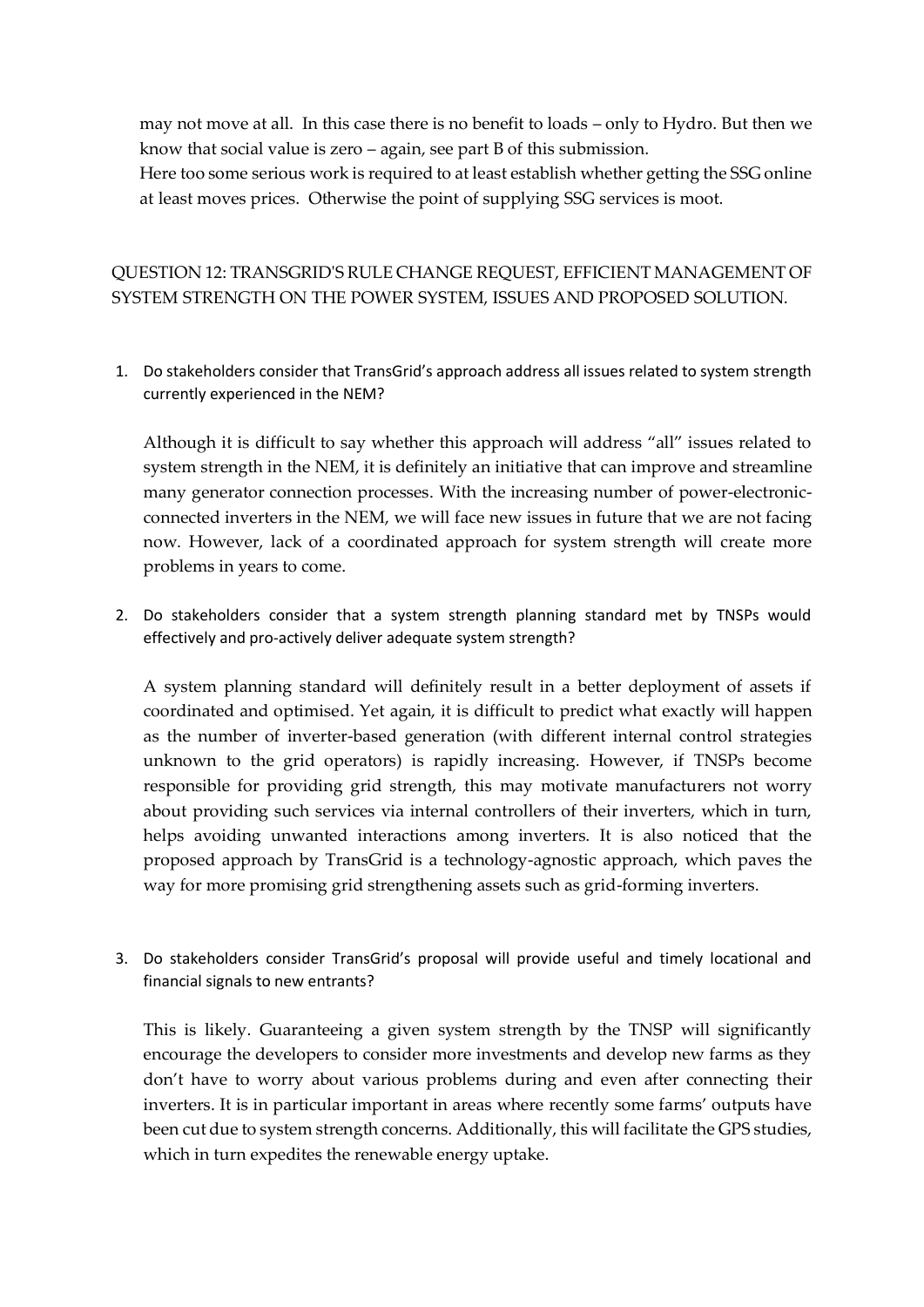4. Do stakeholders agree that the 'do no harm' obligations should be removed? If so, do stakeholders consider an alternative mechanism is required to regulate or incentivise the minimisation of a new connecting generator's impact on the local network and proximate plant?

It is probably best to not remove "do not harm" obligations completely. Regardless of system strength, adjacent inverters need to work with other assets without any adverse interaction on each other or without causing any oscillations in the NEM. Hence, although maybe the existing "do not harm" obligation might not be needed, another form of such an obligation must be in place.

5. What are stakeholder's views regarding generators' being required to make a financial contribution for provision of system strength services?

It makes sense to charge generators a yearly or monthly connection fee based on their size and location to cover various expenses. It is also well in line with the causer-pay principle and the principle that externalities should be internalised. However, depending on the grid strengthening assets to be put in place, this may not be necessary. For example, gridforming inverters not only can provide system strength but also can provide some other ancillary services for which they will be paid. This can provide the revenue needed for their installation and running costs (although running costs are not too much for grid forming inverters). Hence the approach should be flexible enough to accommodate a diversity of situations.

6. Would stakeholders be supportive of the ownership of existing private system strength assets being transferred to TNSPs, as suggested in TransGrid's rule change request?

This, if handled properly, most likely can result in a better management of these assets and also help reducing the connection fee for generators (as per Question 5). This can be seen similarly to the transmission lines which are owned by the TNSPs, as these assets enable generators to get connected to the transmission networks seamlessly and export their maximum power.

7. Would the proposed, TNSP-led solution to system strength result in any adverse or unintended consequences for market participants in the NEM?

The only difference between this approach and the current approach in terms of impacts on the NEM is that in the proposed solution, the grid strengthening assets will be coordinated and optimally allocated, which can only improve the situation rather than harming the system.